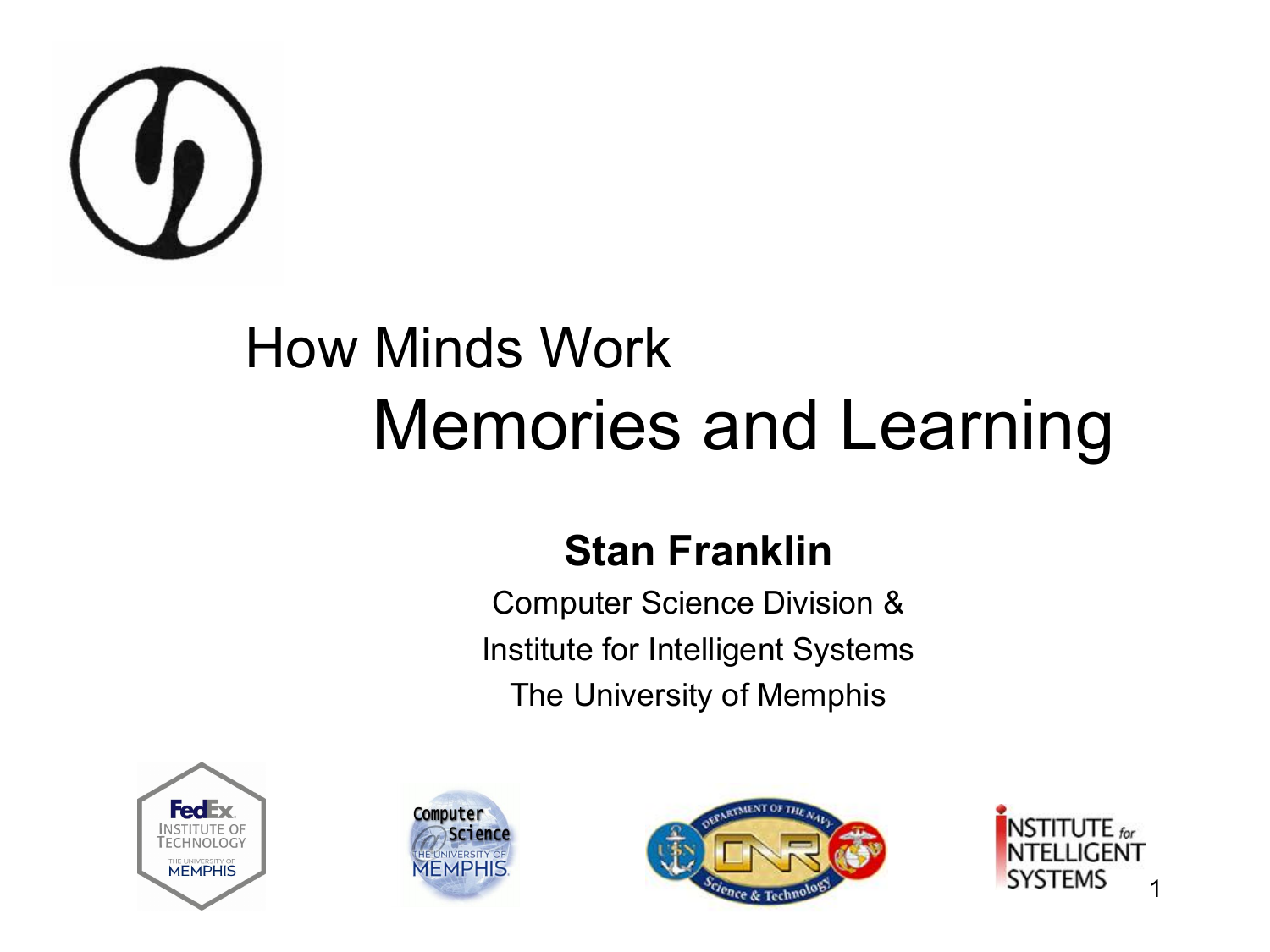## Human Learning

- More or less
	- Continual
	- Quick
	- Efficient
	- Accurate
	- Robust
	- Flexible
	- Effortless

![](_page_1_Picture_9.jpeg)

![](_page_1_Picture_10.jpeg)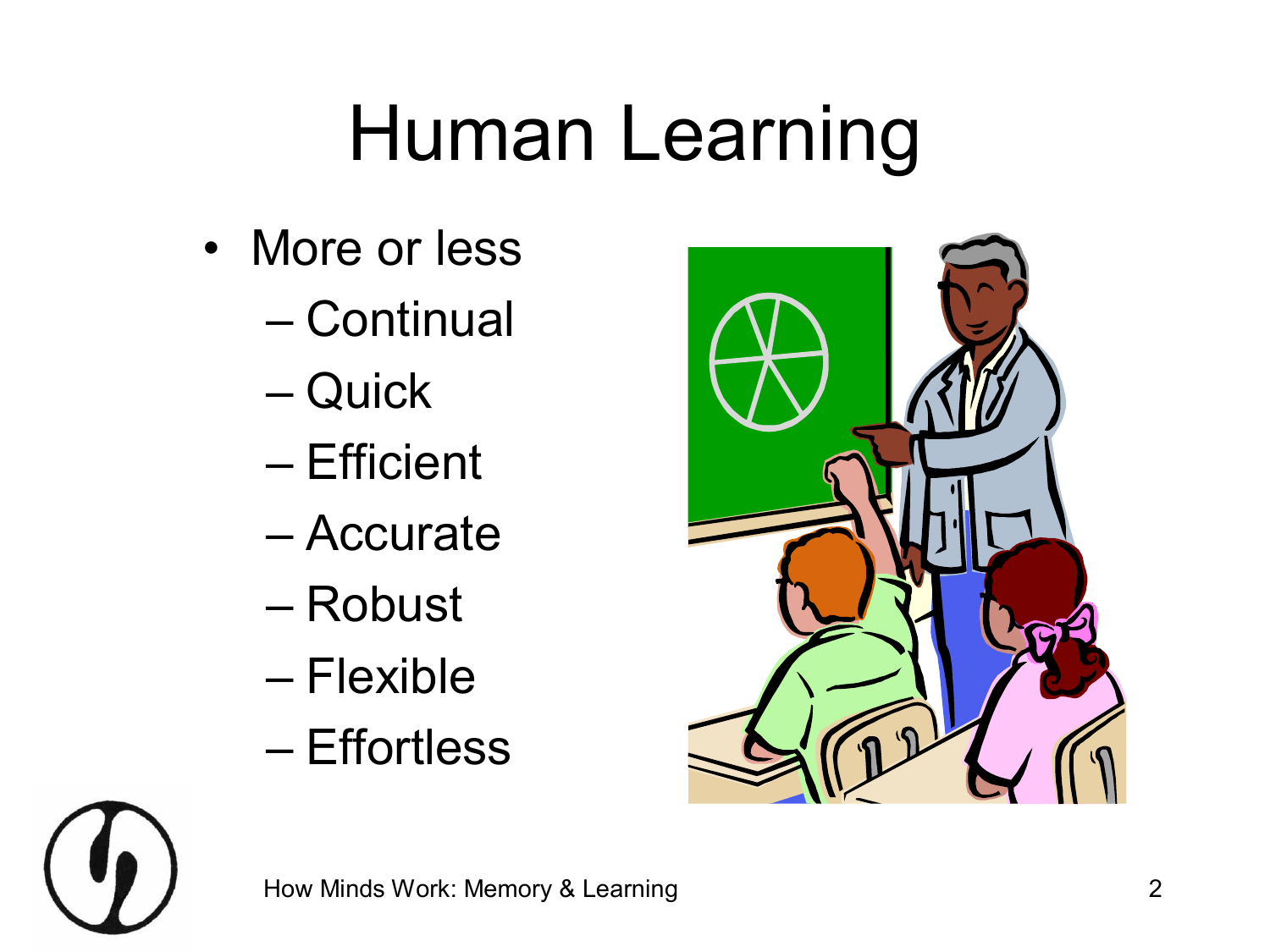#### Problems with Machine Learning

- Requires large, accurate training sets
- Little awareness of what's known or not known
- Integrates new knowledge poorly into old
- Learns one task at a time
- Little transfer of learned knowledge to new tasks
- Poor at learning from human teachers

![](_page_2_Picture_7.jpeg)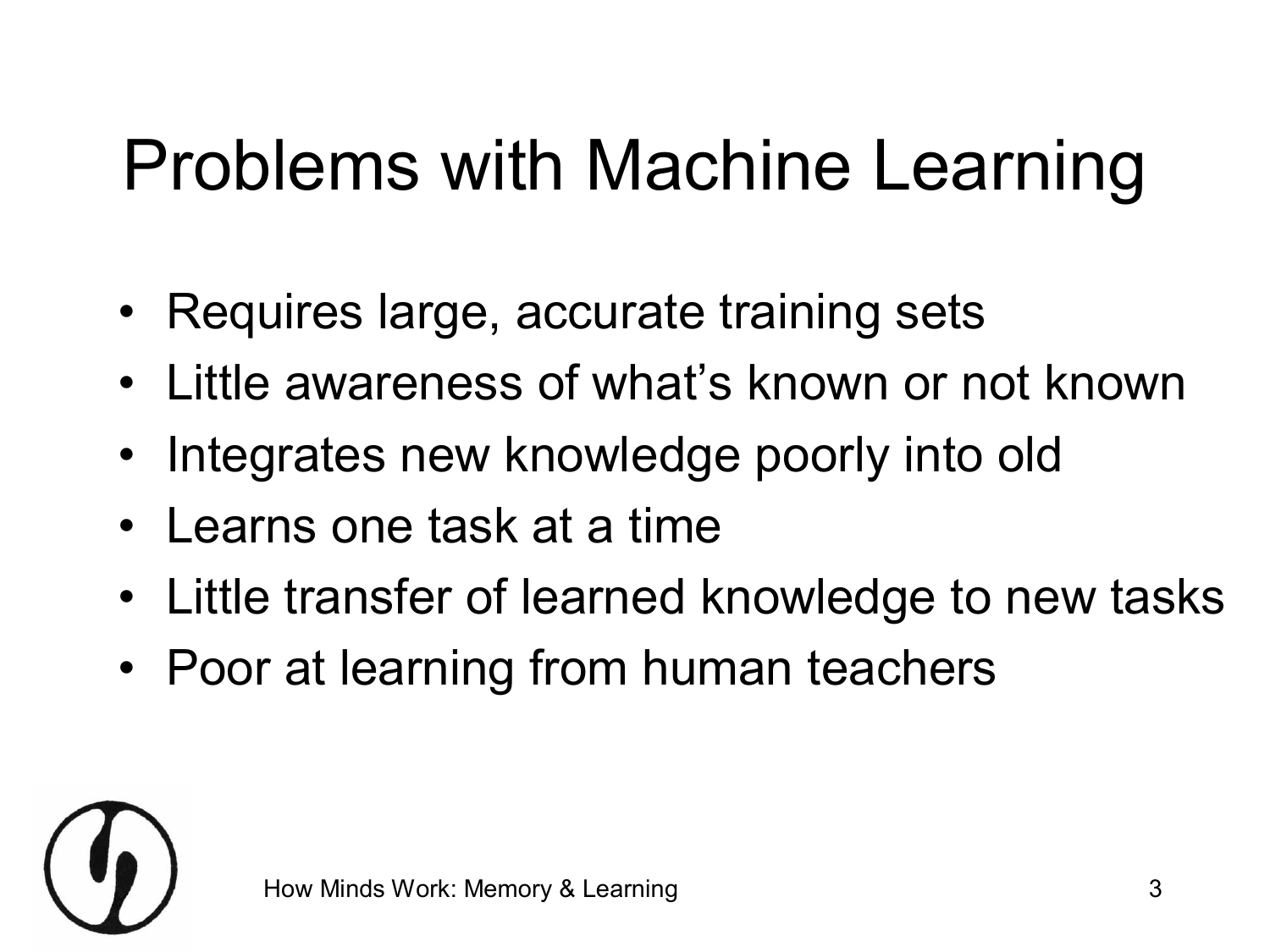#### For more human-like learning in machines

Design autonomous software agents and mobile robots using principles from human learning

![](_page_3_Picture_2.jpeg)

![](_page_3_Picture_3.jpeg)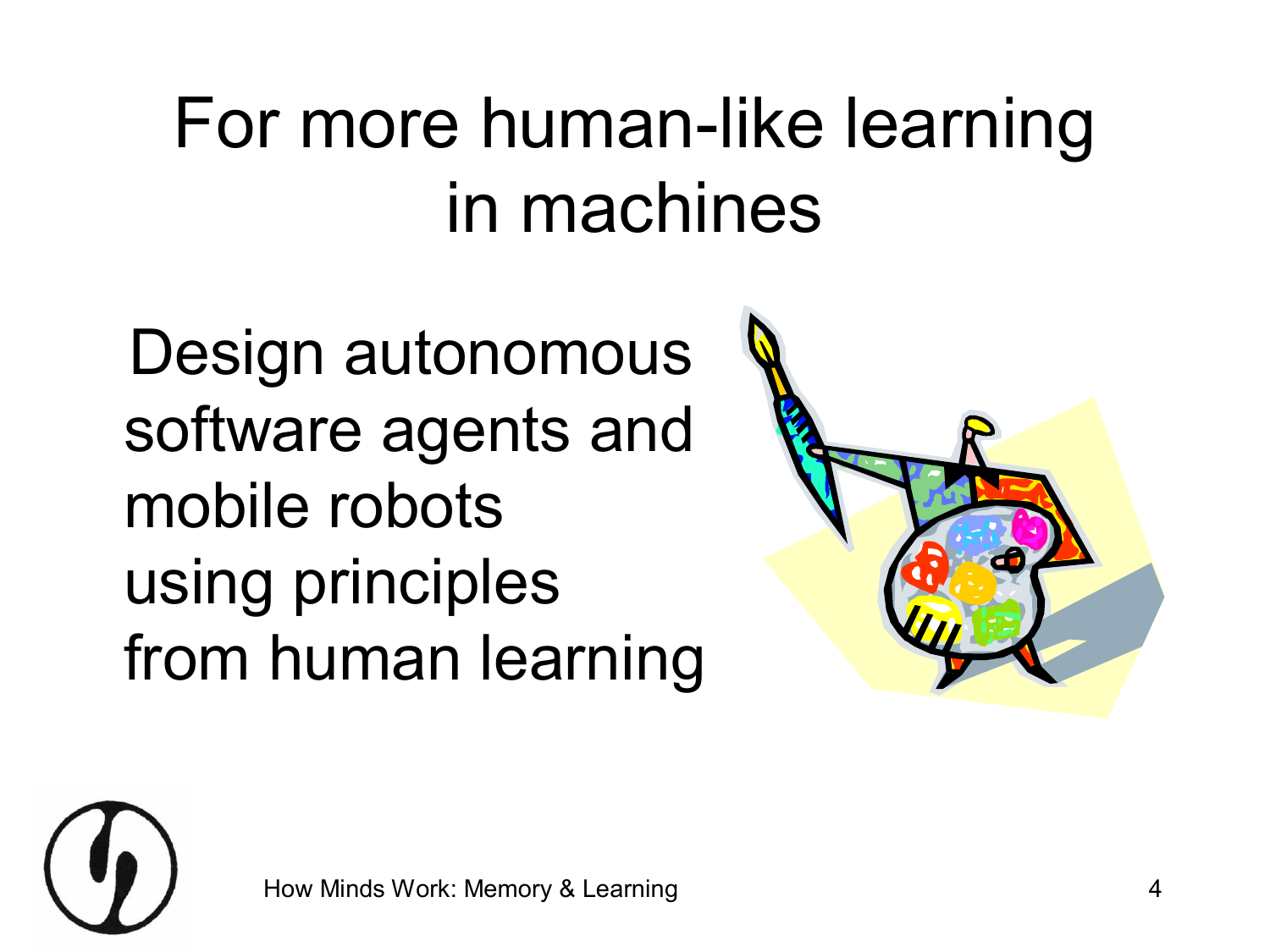#### Some Principles of Human Learning

- There's no learning from scratch
- We learn what we attend to
- Learning is a trial and error process
- Much memory is associative and content addressable

![](_page_4_Picture_5.jpeg)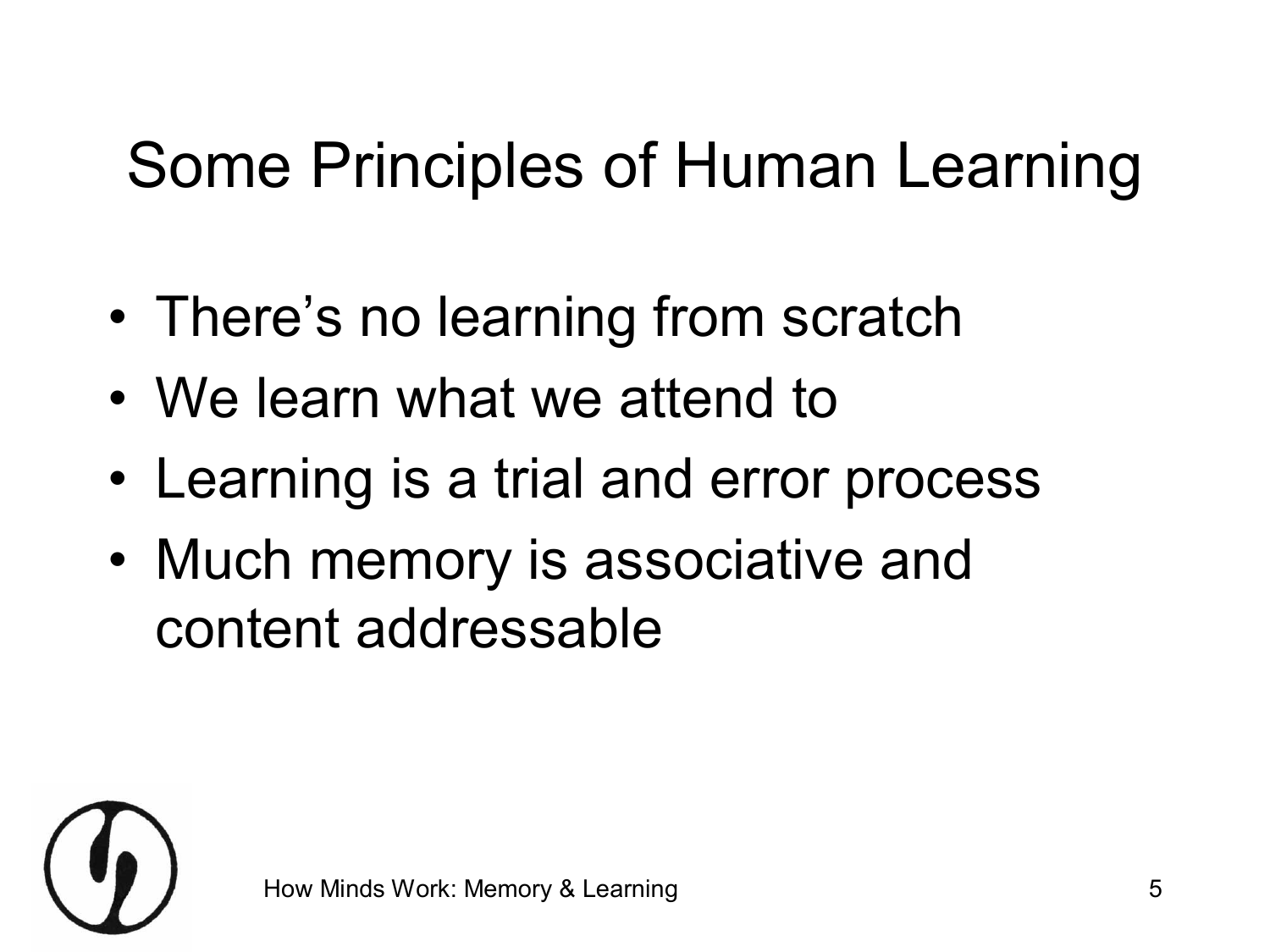## Lessons for Machine Learning

- Build in
	- Primitive feature detectors
	- Preferences for learnings
	- Attention mechanism
	- Base level activation
	- Inverse sigmoidal decay
- Make memory
	- Associative
	- Content addressable

![](_page_5_Picture_10.jpeg)

![](_page_5_Picture_11.jpeg)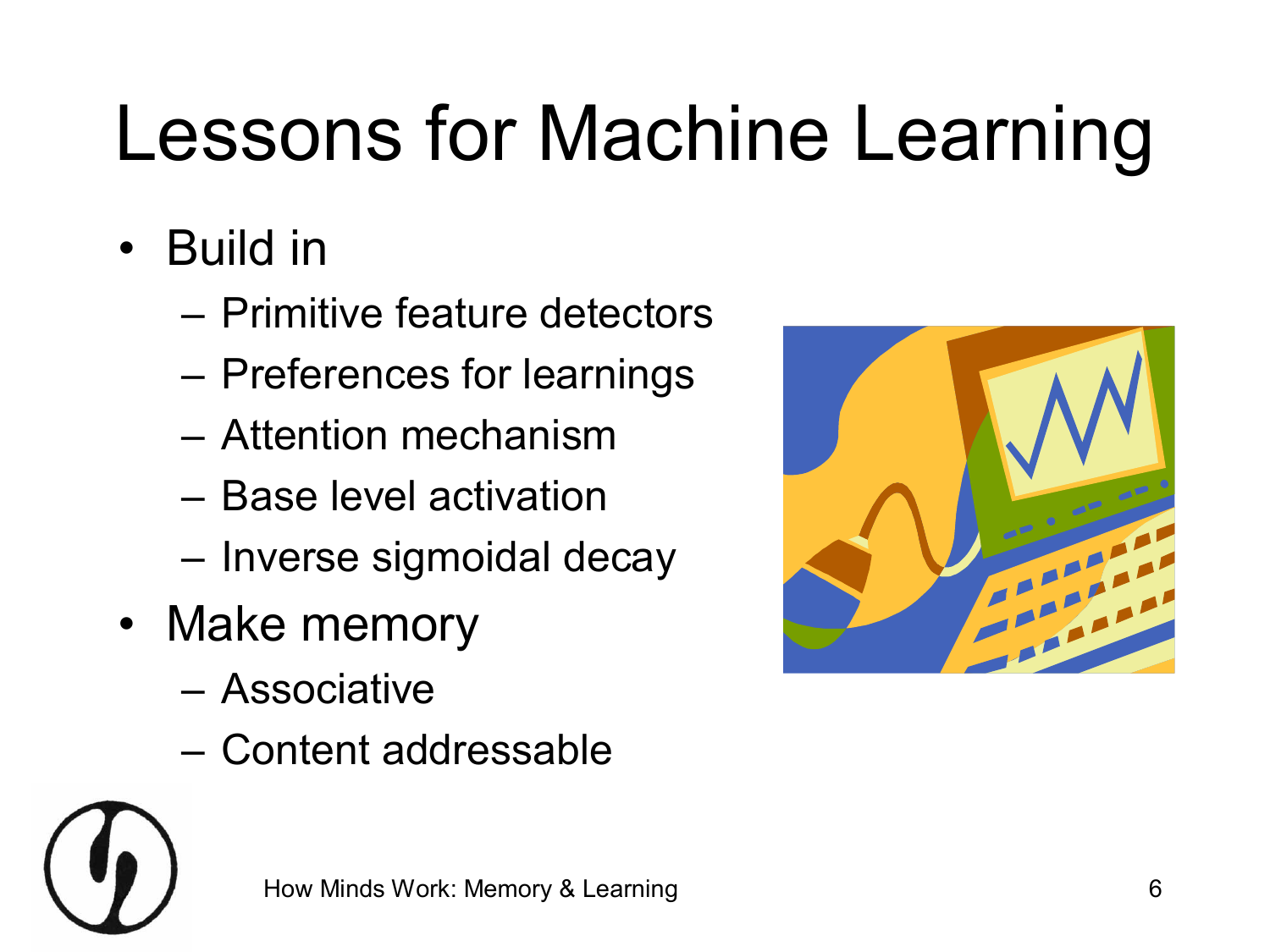#### Types of Human Learning Requiring Distinct Mechanisms

- Perceptual learning
	- Identify, classify, situate
- Episodic learning
	- What, where, when
- Procedural learning
	- New skills
	- Improve skills
	- Automatize
- Attentional learning – To what to attend

![](_page_6_Picture_10.jpeg)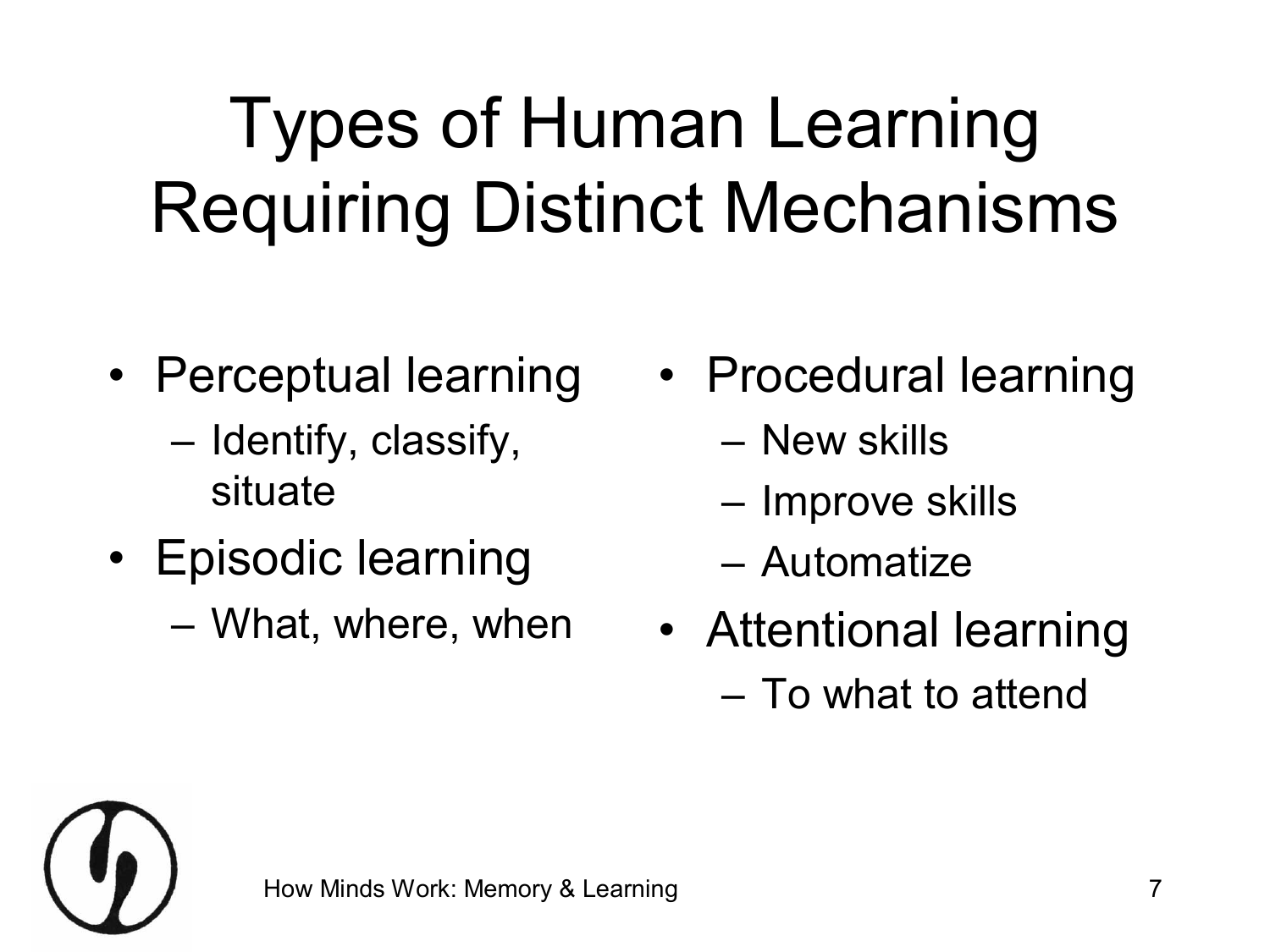#### Examples of Learning Mechanisms

- Perceptual learning via a Slipnet
- Episodic learning via Sparse Distributed **Memory**
- Procedural learning via a Schema Net

![](_page_7_Figure_4.jpeg)

![](_page_7_Picture_5.jpeg)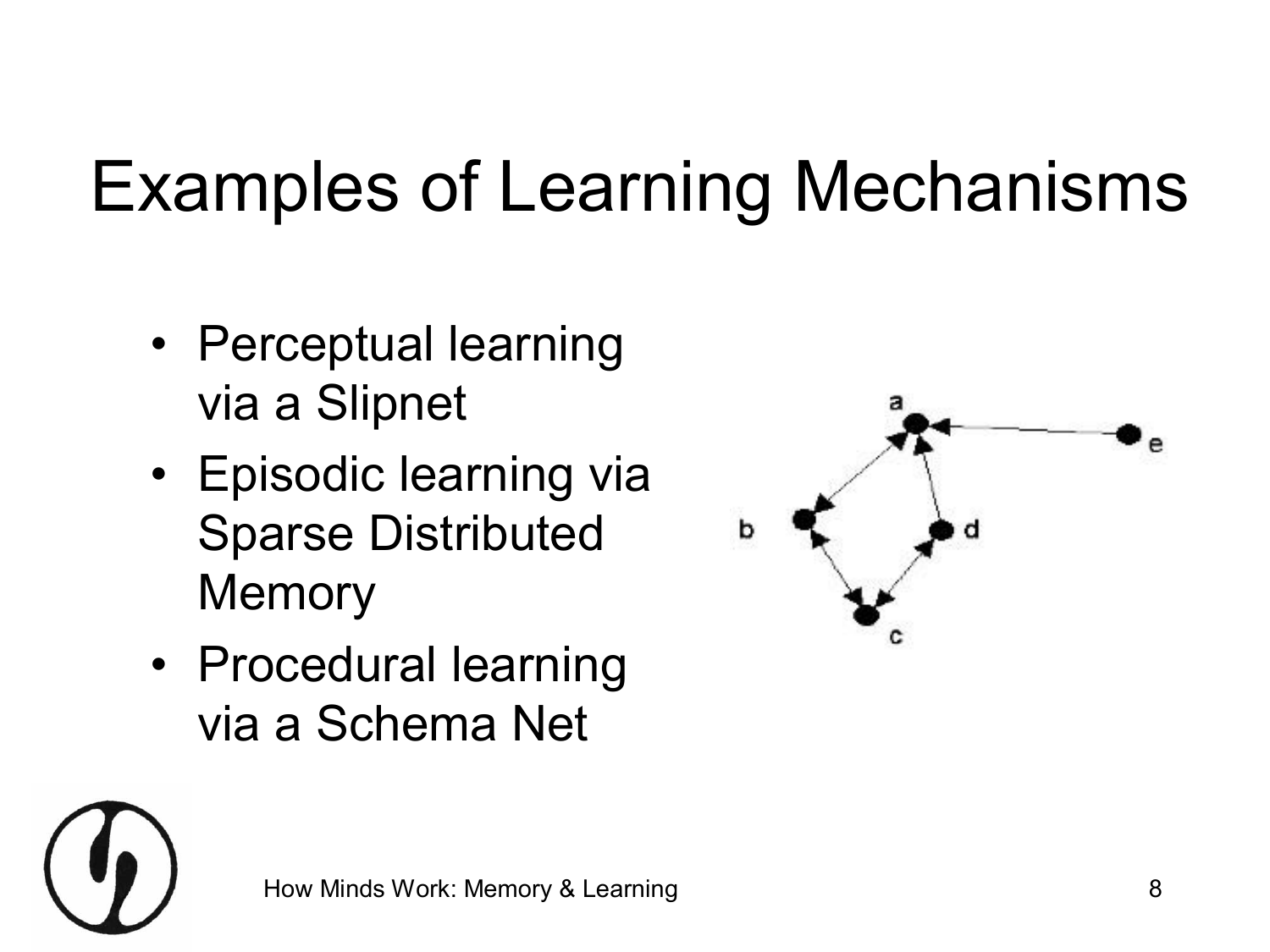#### A mechanism for perceptual learning

- Semantic net with activation passing
- Nodes represent features, individuals, categories, ideas
- Links represent relations, some excitatory, some inhibitory
- $\bullet$  Total activation = current + base-level
- Percept composed of nodes over threshold
- Learning modifies base-level activation

![](_page_8_Picture_7.jpeg)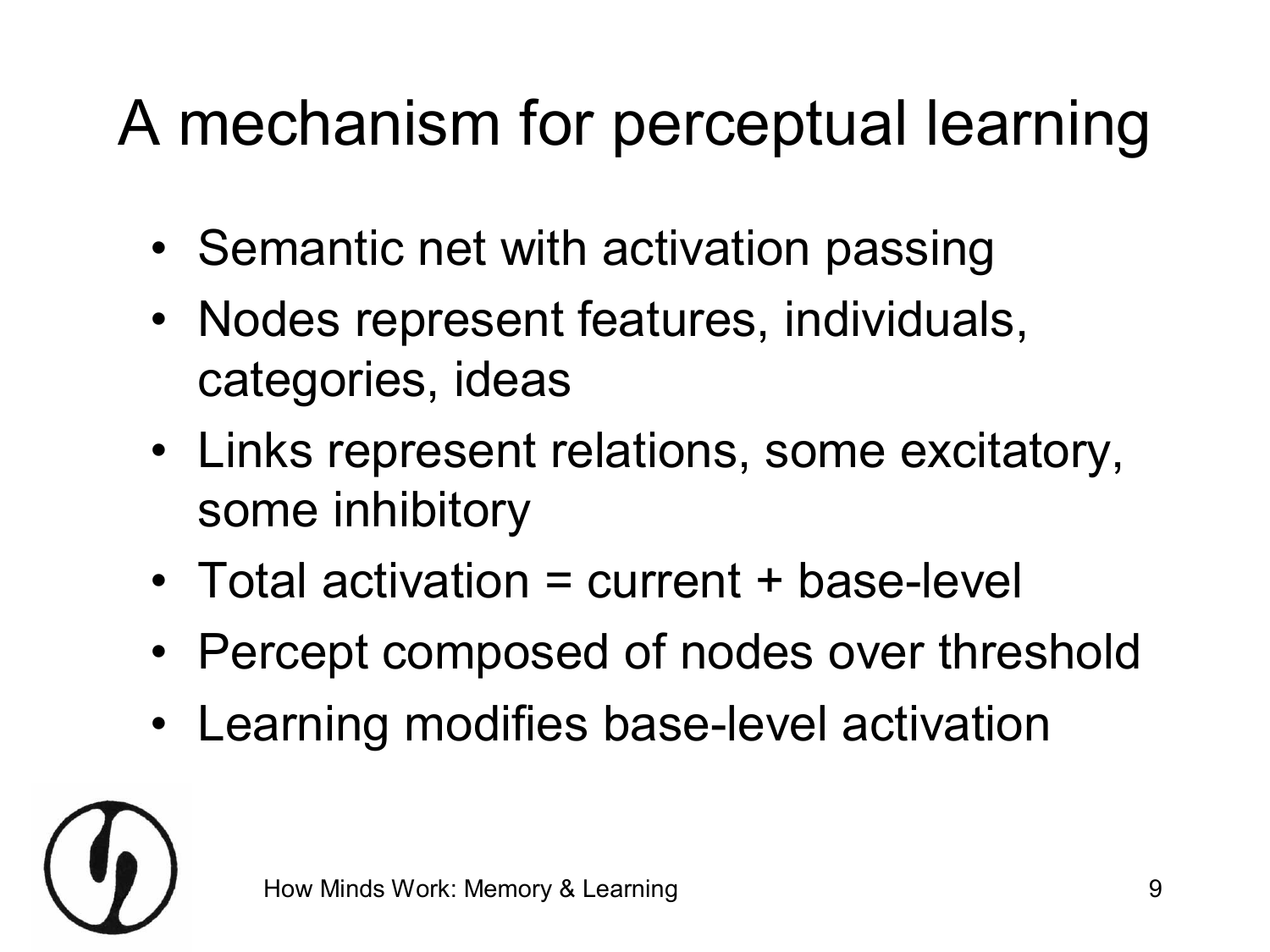#### A mechanism for episodic learning

- Sparse distributed memory
	- Few hard locations, HUGE address space
	- Each hard location contributes to the encoding of many different events
	- Each event is encoded to many different hard locations
- Associative and content addressable
- Psychological properties
	- Knows when it doesn't know
	- Tip of the tongue phenomena

![](_page_9_Picture_9.jpeg)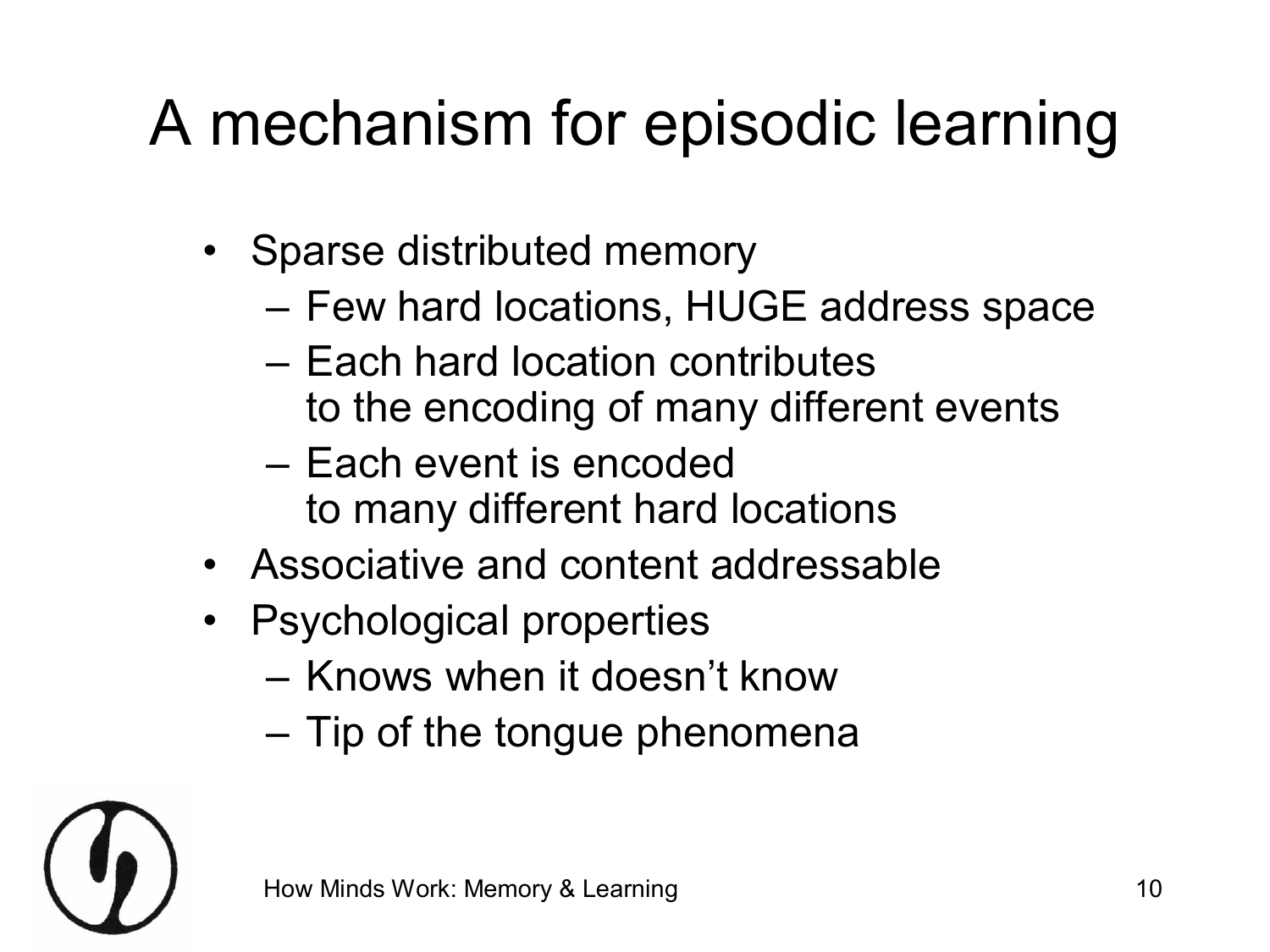#### A Mechanism for Procedural Learning

- Procedural learning via a schema net
- Activation = current + base-level
- Procedural learning
	- Reinforces base-level activation
	- Forms new schemas
- Schemas instantiate, activate, bind
- Incremental learning produces new behavior streams

![](_page_10_Picture_8.jpeg)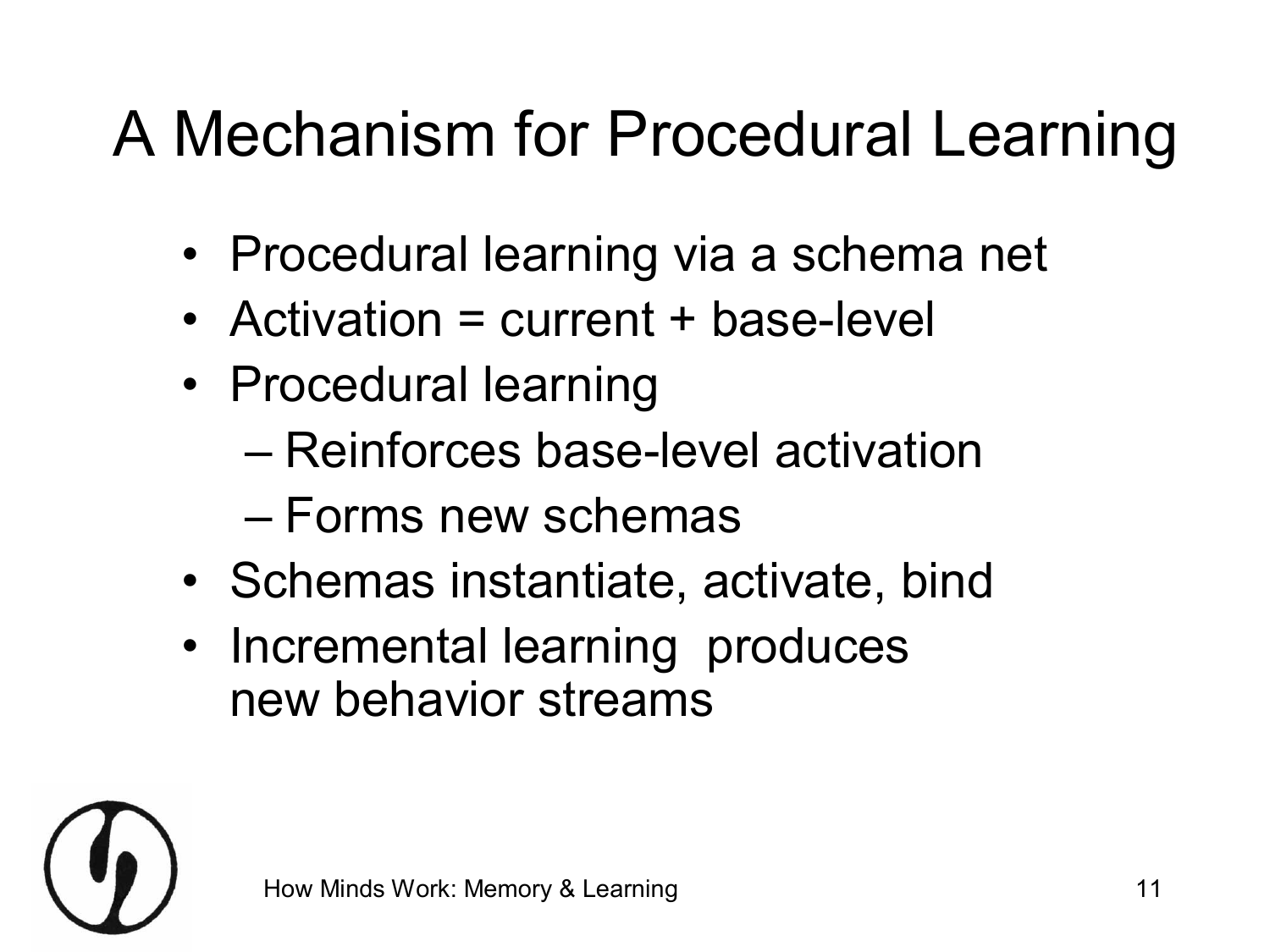## Cognitive Cycles

- Every autonomous agents operates in the world by frequent, probably cascading, sense-process-act cycles
- Learning takes place during each cycle
- Learning is a function of attention and of arousal level.
- Feelings and emotions modulate learning

![](_page_11_Picture_5.jpeg)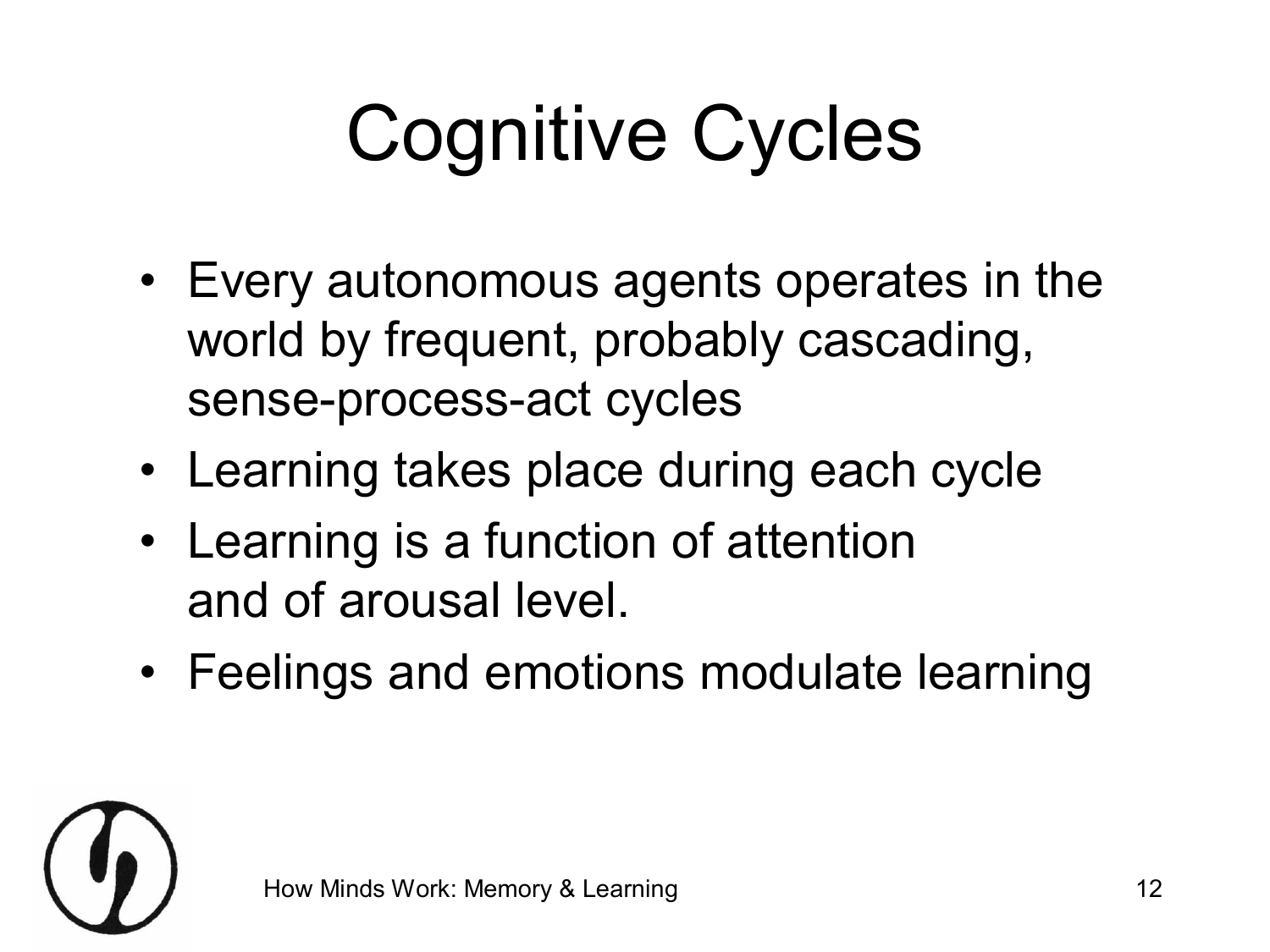#### Human Cognitive Cycle Processing

- Hypothesis— Human cognitive processing is via a continuing sequence of Cognitive Cycles
- Duration— Each cognitive cycle takes roughly 200 ms
- Cascading— Several cycles may have parts running simultaneously in parallel
- Seriality— Consciousness maintains serial order and the illusion of continuity
- Start— Cycle may start with action selection instead of perception

![](_page_12_Picture_6.jpeg)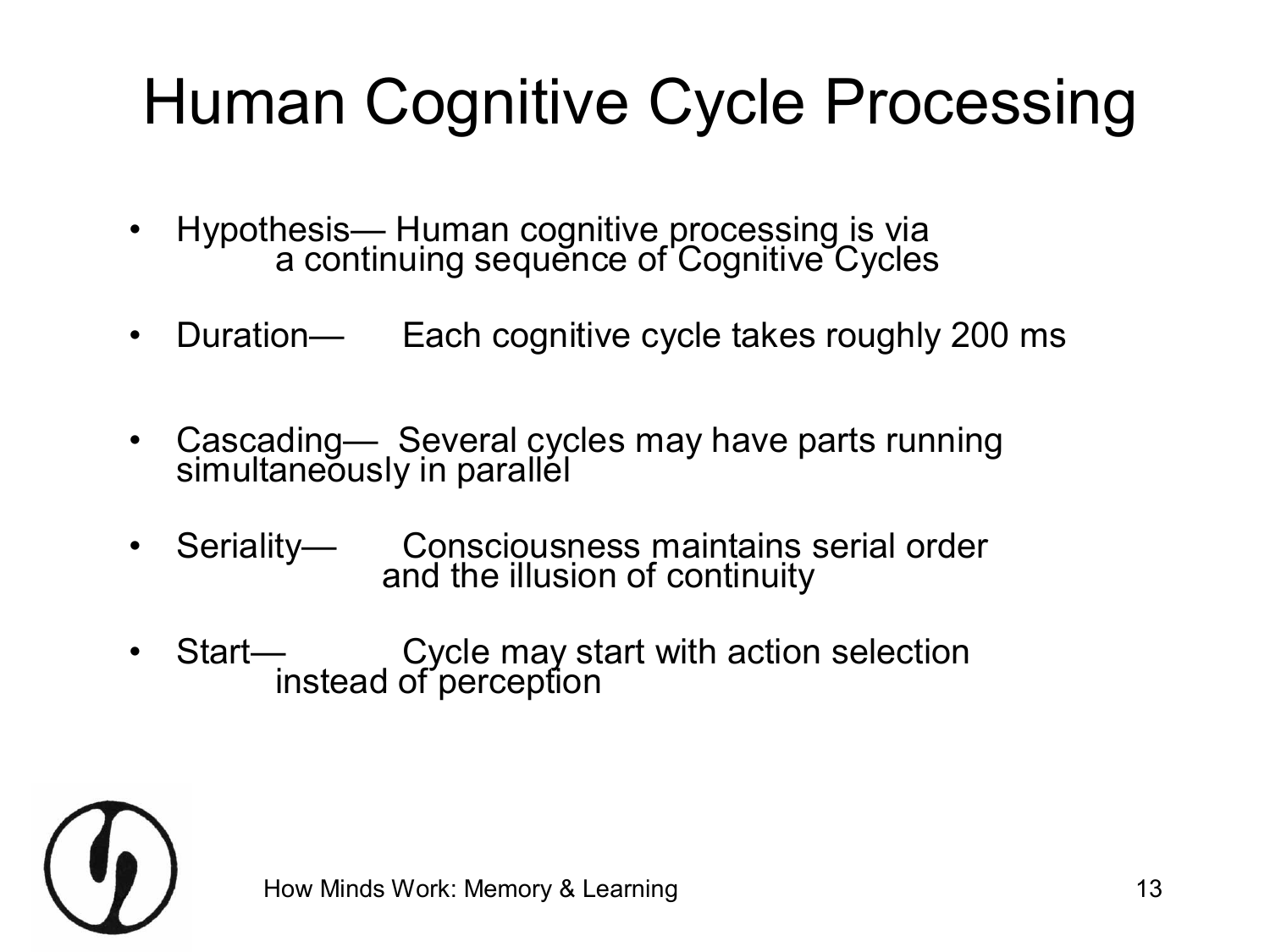![](_page_13_Figure_0.jpeg)

How Minds Work: Memory & Learning **14**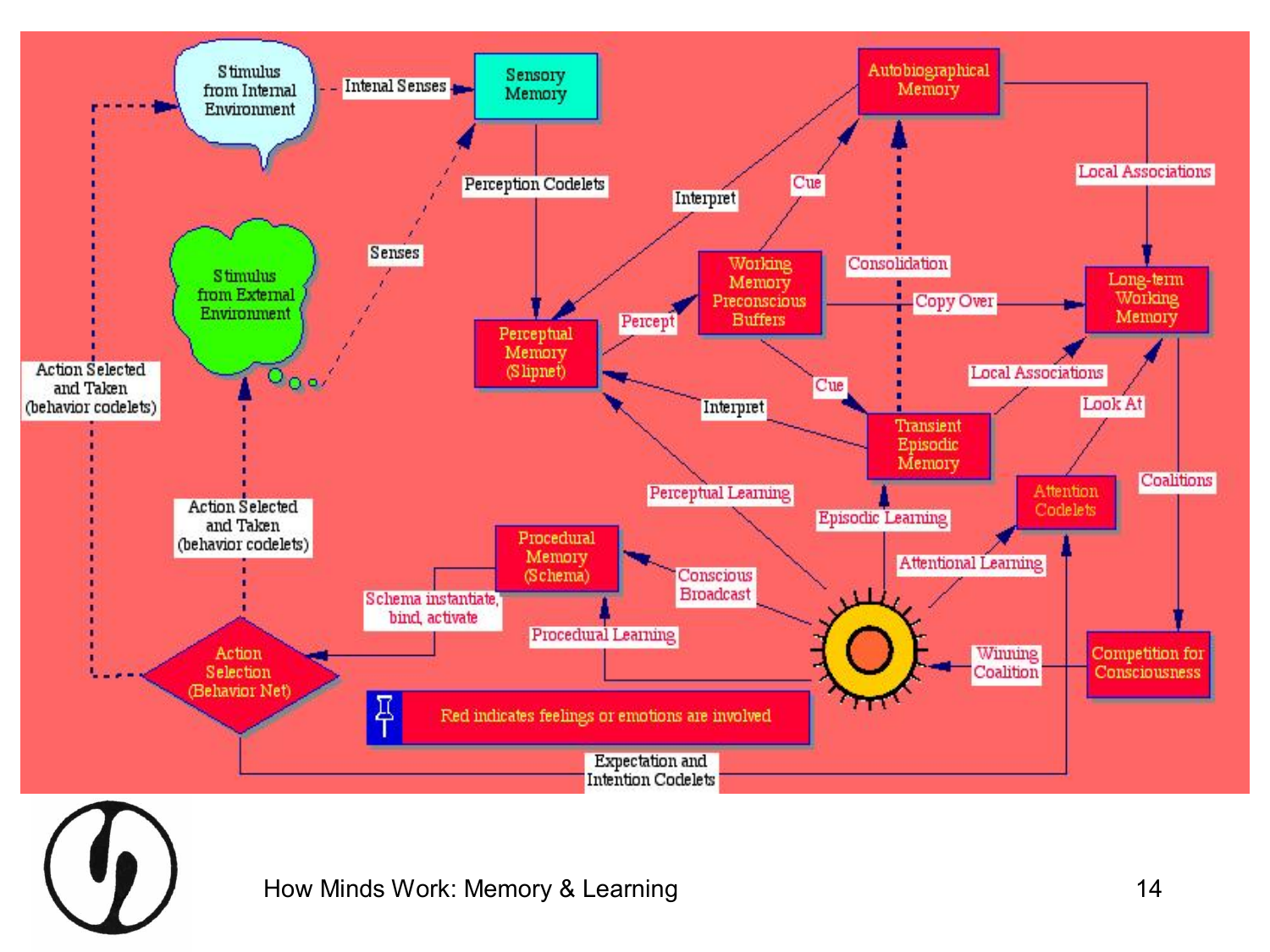## Perceptual Associative Memory

- Ability to interpret incoming stimuli by
	- recognizing individuals
	- categorizing them
	- noting situations
- Ubiquitous among animal species
- Animals of all sorts can identify food sources, potential mates, potential predators, etc.

![](_page_14_Picture_7.jpeg)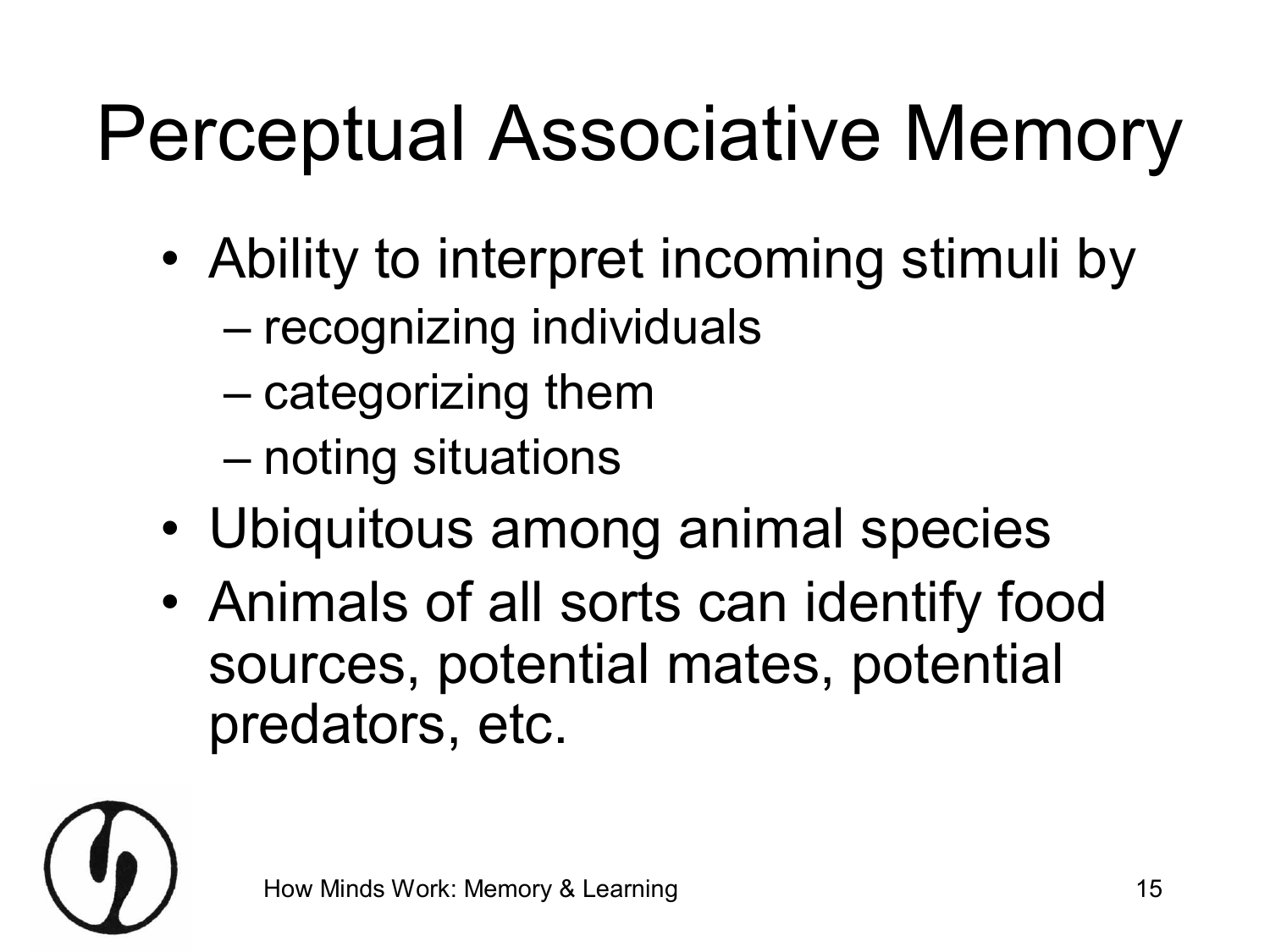## Examples of PAM

- Pigeons can categorize photos using such concepts as tree, fish, and human
- Honey bees can identify letters independently of size, color, position or font
- African Grey Parrot (Alex) can identify such features as size, number, color, and material of (sets of) objects never before seen

![](_page_15_Picture_4.jpeg)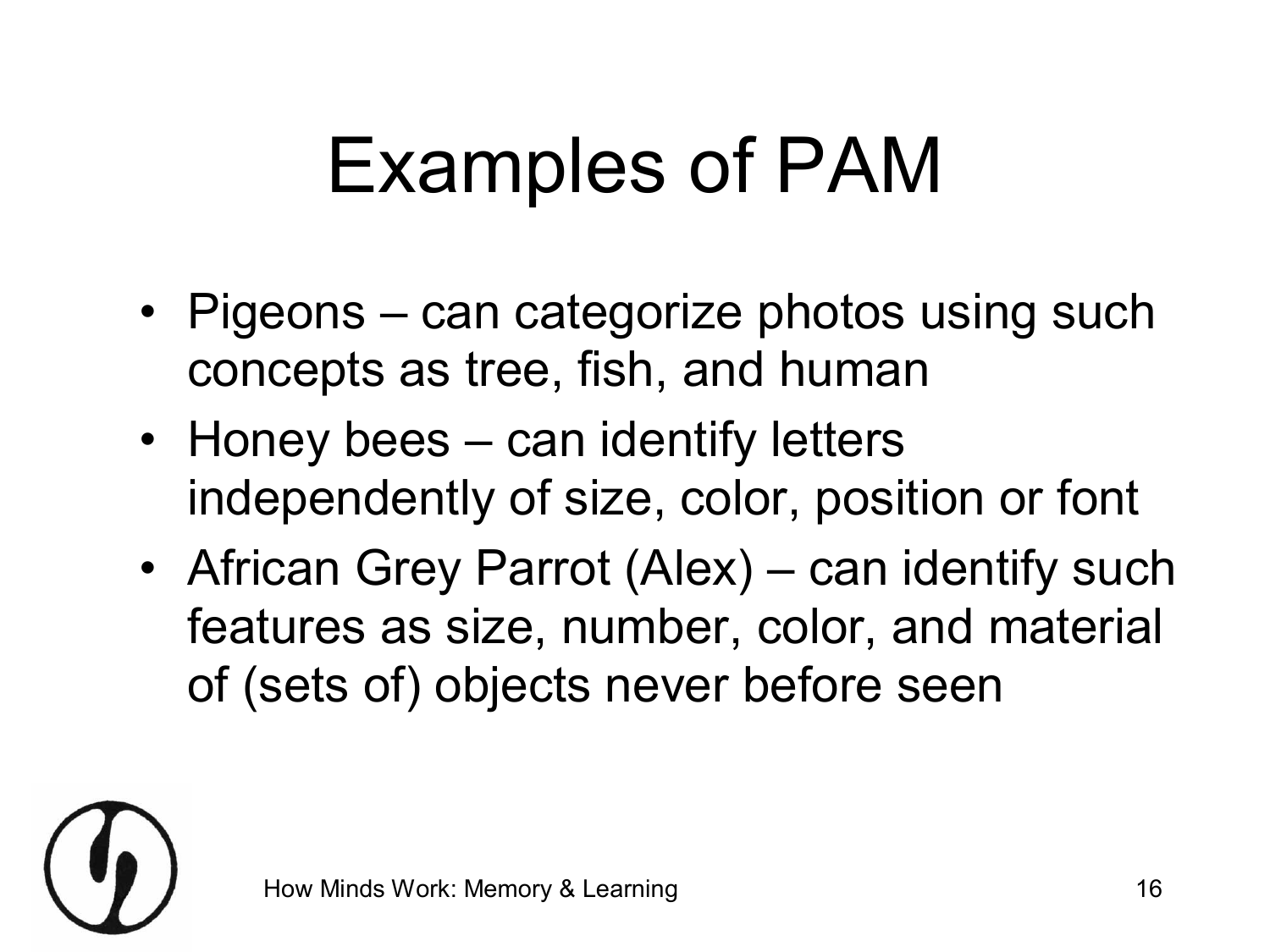## Perceptual Learning Premises

- (Almost?) ubiquitous among animals
- Evolutionarily older than semantic memory
- Distinct neural mechanisms
- Conscious awareness sufficient
- Facilitated by feelings and emotions
- Decays by an inverse sigmoid function
- First step in a sense-cognize-act cycle

![](_page_16_Picture_8.jpeg)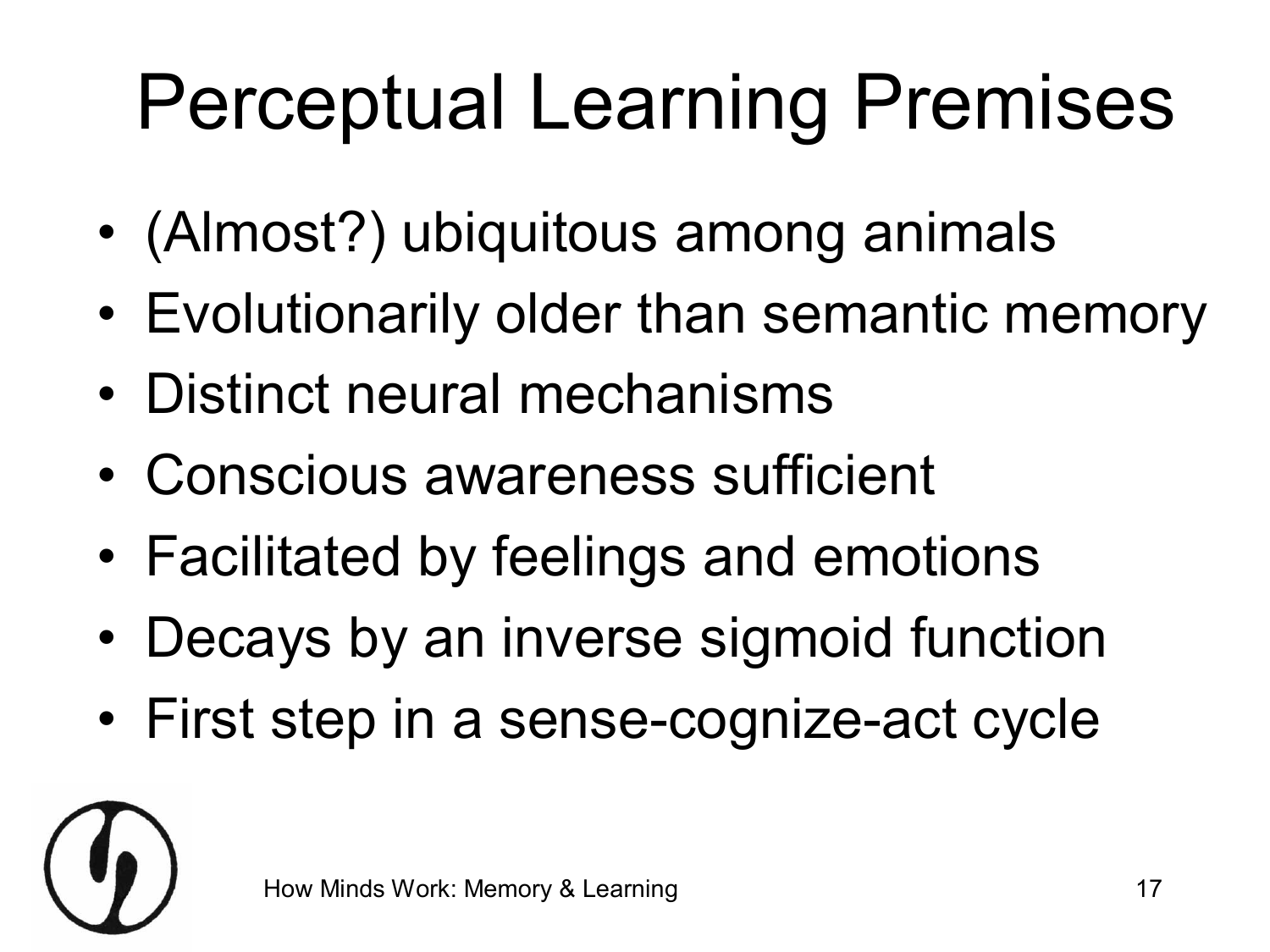### Sensation

- Sensory receptors are directed by action
	- Saccades of the eyes
	- Sniff
	- Turing of an ear
	- Sending of an echolocation signal
- The environment impinges on receptors

![](_page_17_Picture_7.jpeg)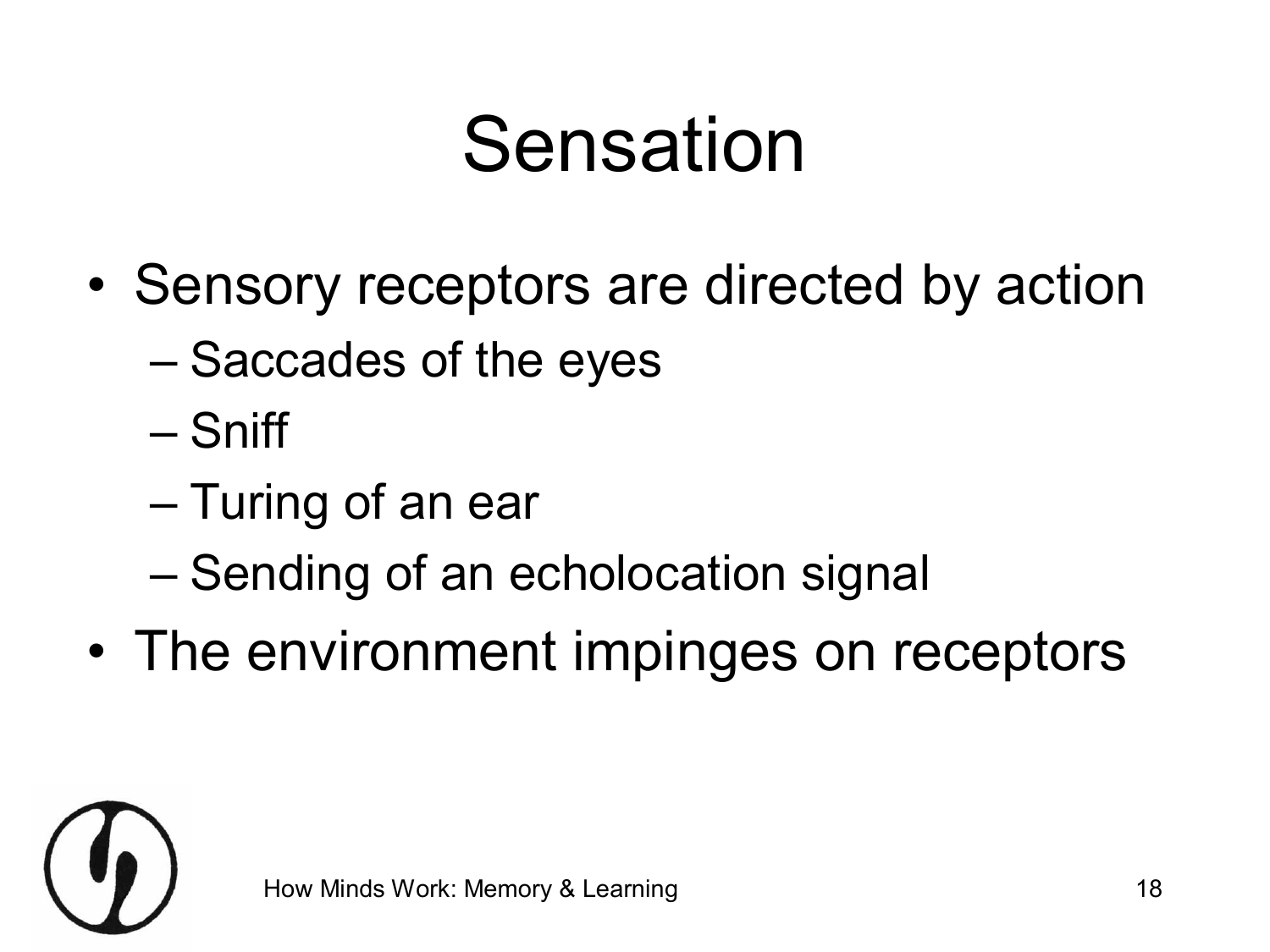## Perception

- Filters sensory input based on expectation
- Simultaneously attaches meaning to it
- Identifies individuals, categories, situations and feelings
- Produces a percept including individuals, categories, relations, ideas, and some interpreted sensory data, i.e, qualia

![](_page_18_Picture_5.jpeg)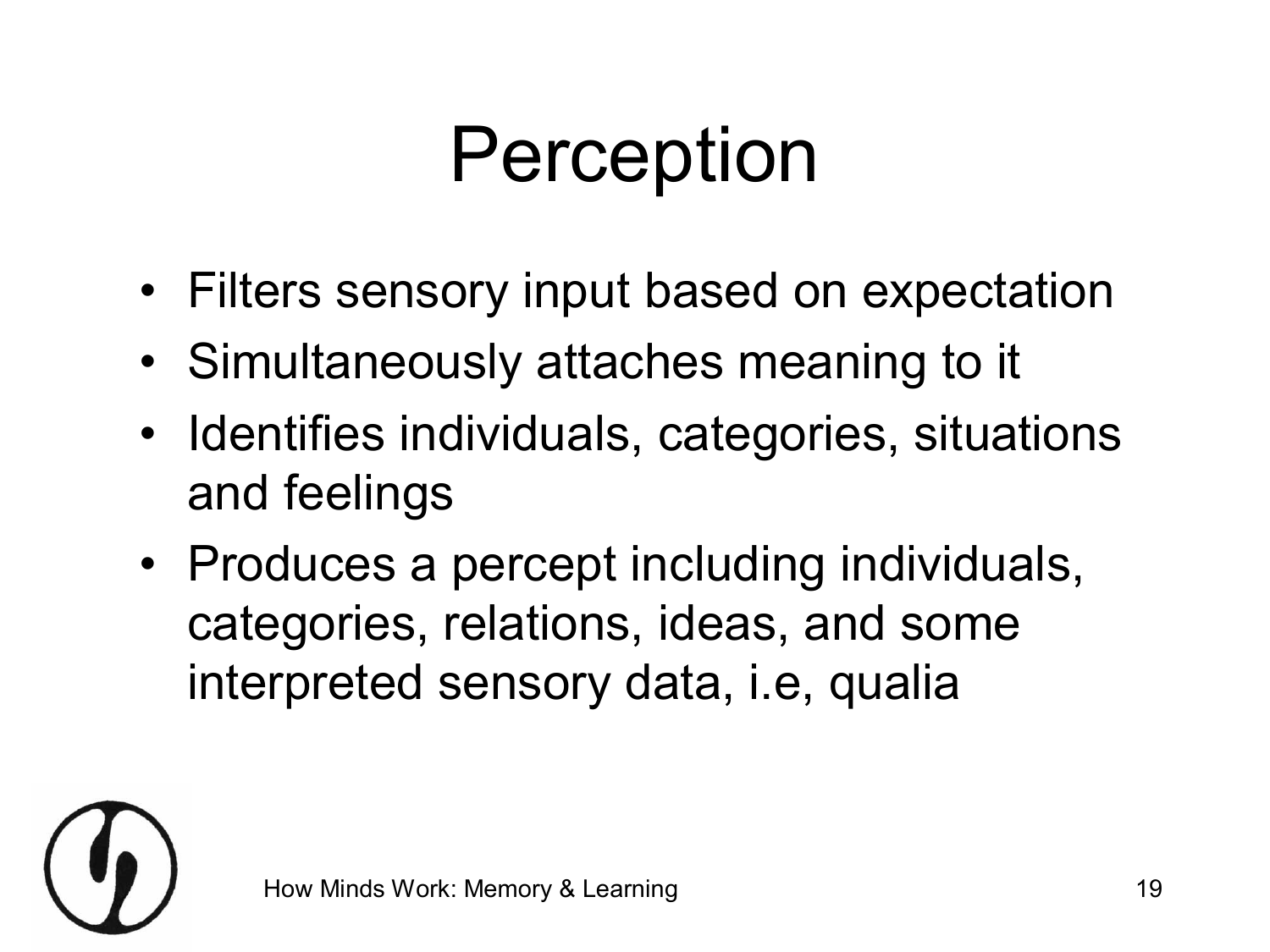## Perception in IDA's Cycle

- Input arrives through senses
- Perception codelets find features and activate appropriate nodes in the slipnet
- Activation passes from node to node until the slipnet stabilizes
- Streams from different senses converge & bits of meaning combine into larger chunks
- Nodes over threshold form the percept
- Sensory stimuli received & interpreted, producing initial meaning

![](_page_19_Picture_7.jpeg)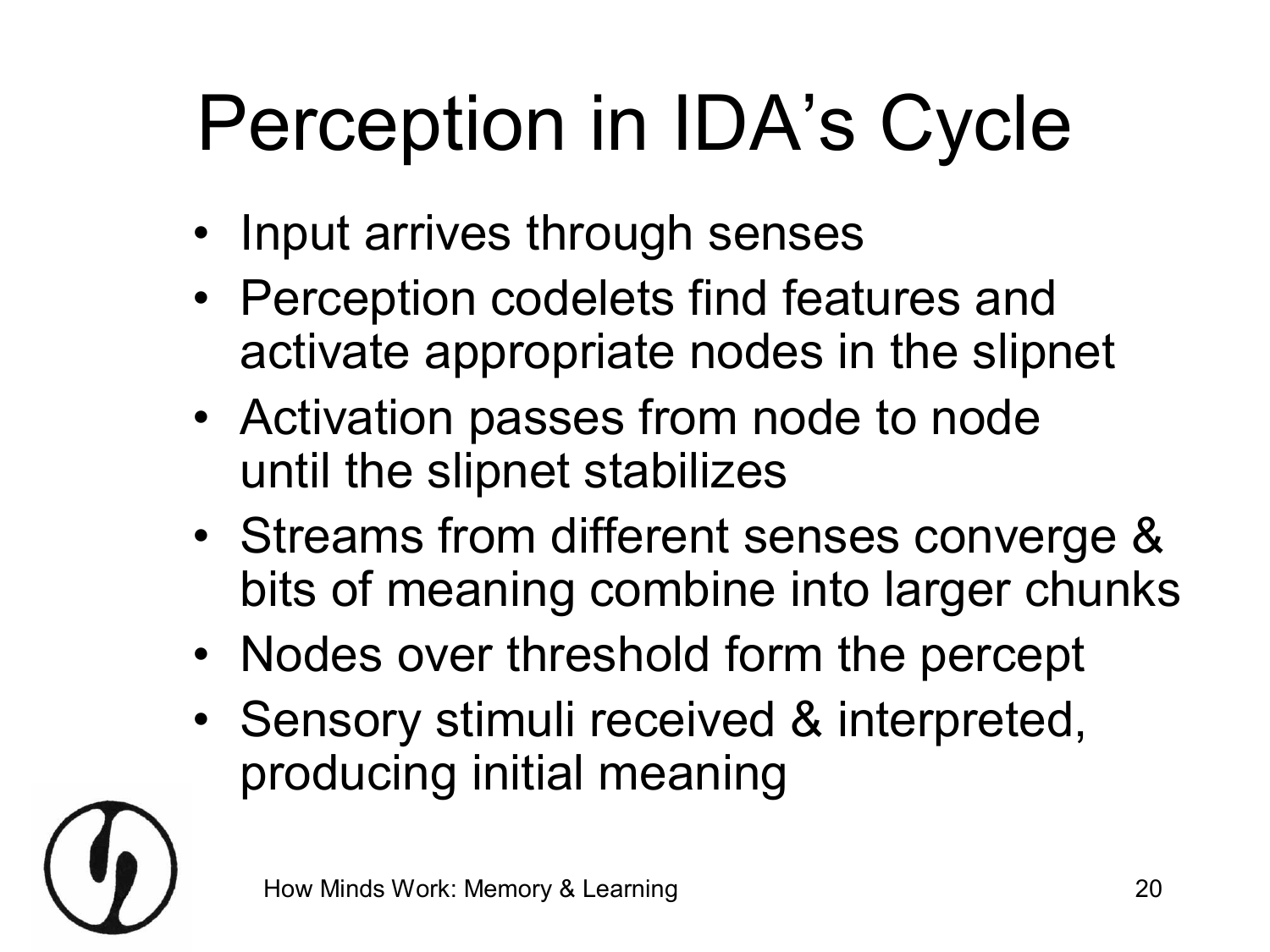## Each Node a Feature Detector

- Primitive feature detector direct connection to receptive field
- Higher level feature detectors combine lower level feature detectors
- Object nodes detect features of object
- Category nodes detect members as features, as well as other features

![](_page_20_Picture_5.jpeg)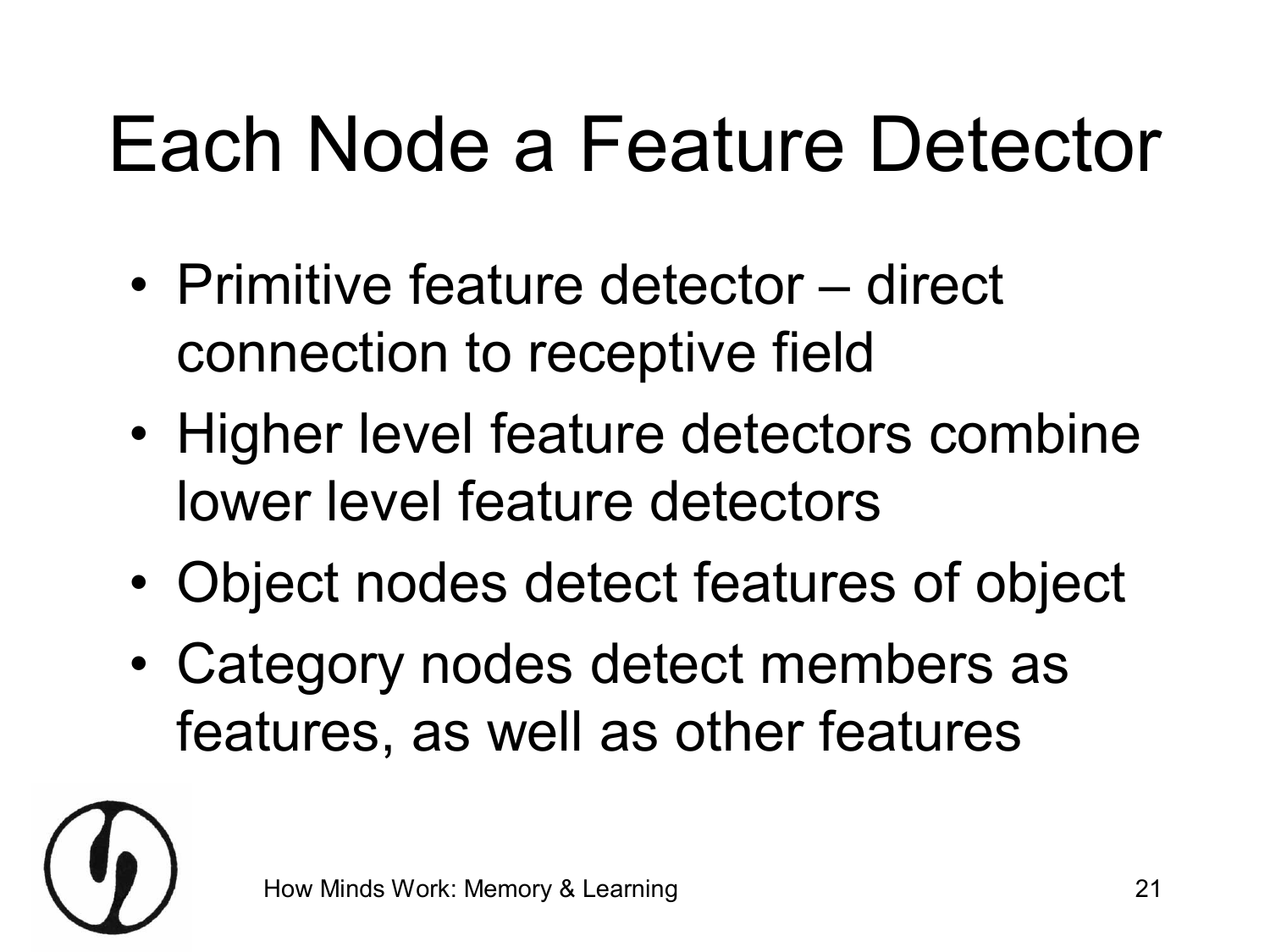## Perceptual Learning

- Using the broadcast contents of consciousness
- Strengthen (or weaken) existing objects, categories, ideas, relations, feelings, etc.
- Create new objects, categories, situations

![](_page_21_Picture_4.jpeg)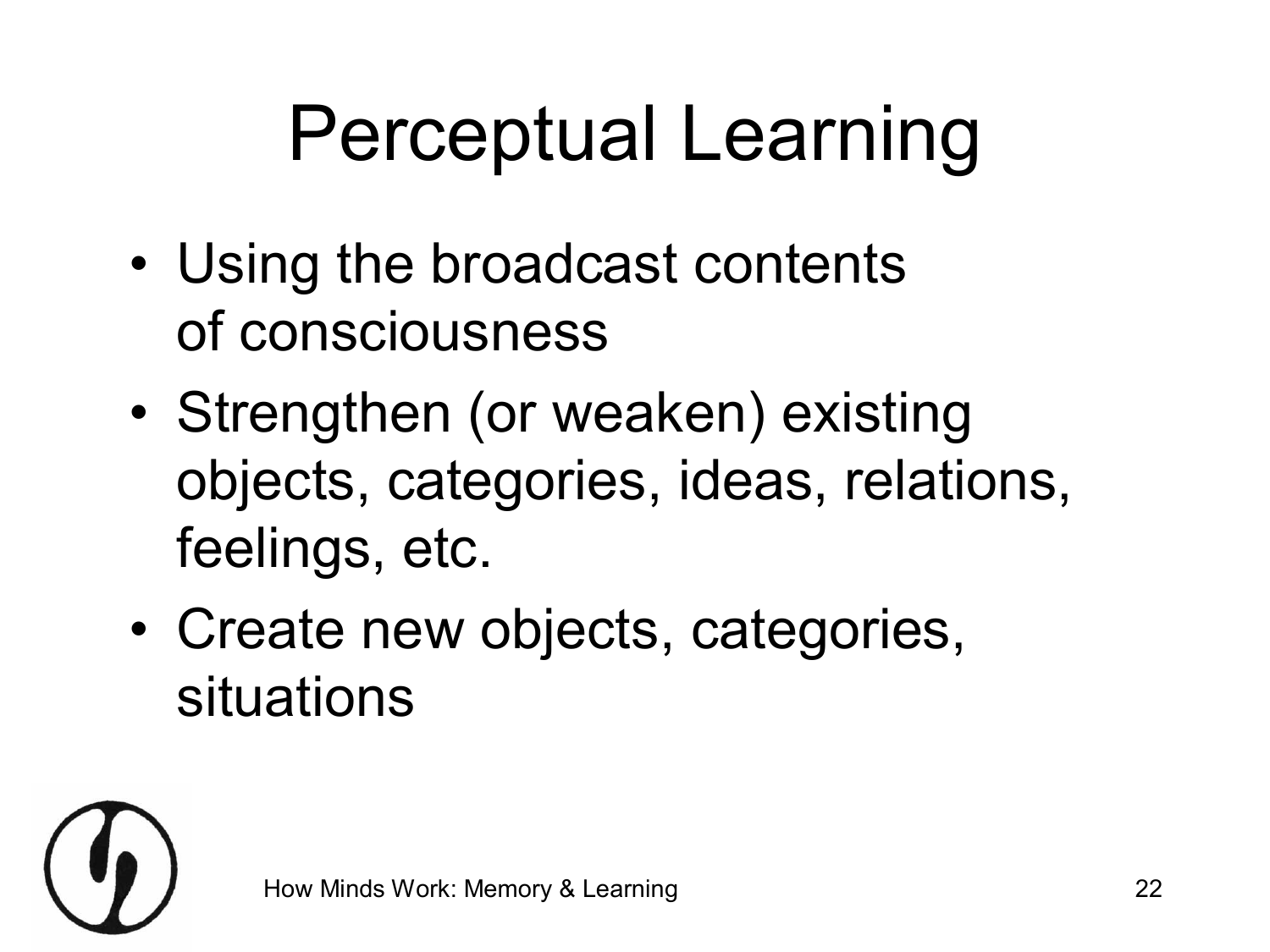## Contents of Consciousness

- Slipnet nodes are perceptual symbols
- Uniform representation throughout the IDA model
- Slipnet nodes comprise conscious contents

![](_page_22_Picture_4.jpeg)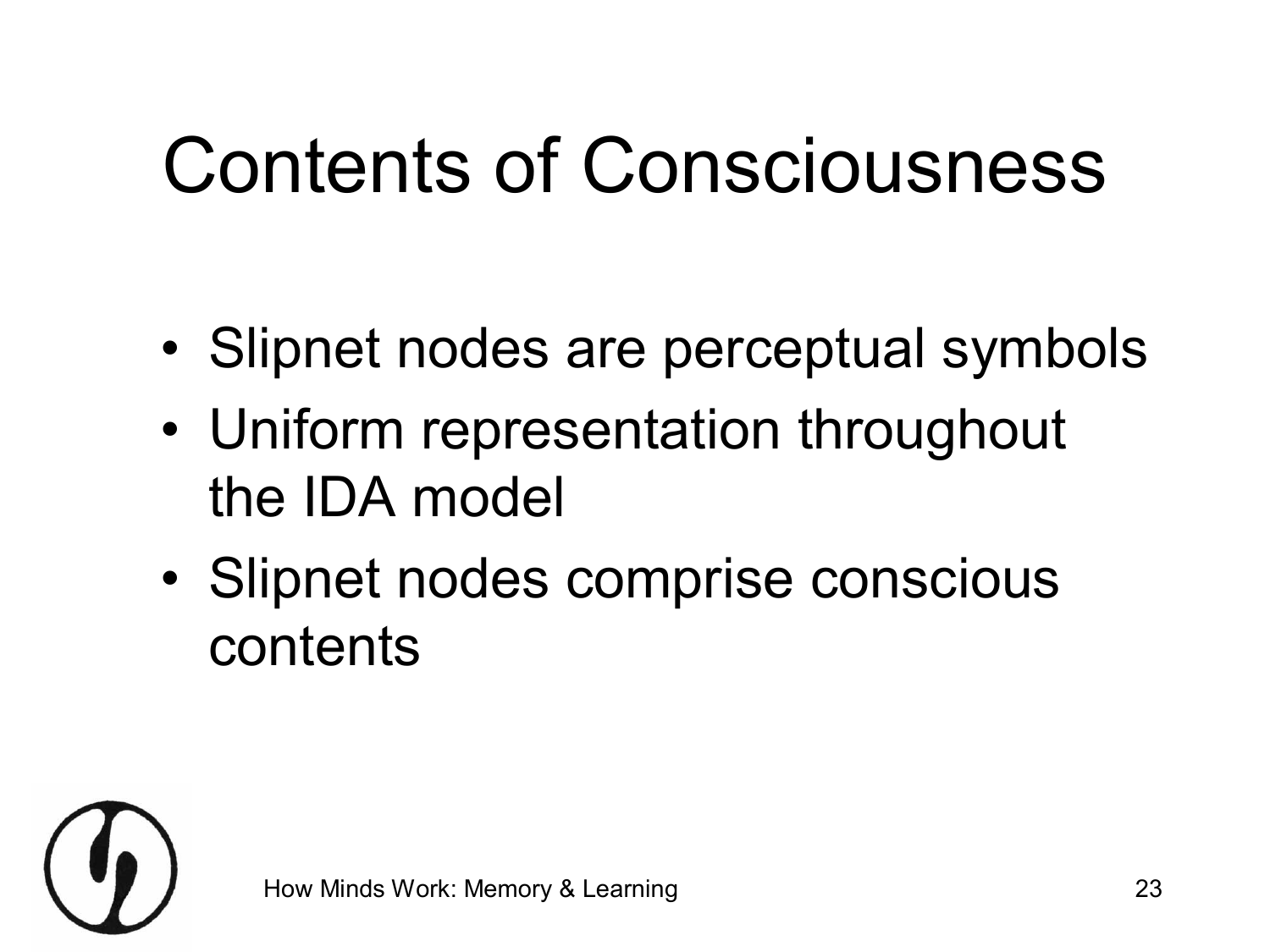## Modifying Existing Nodes

- Current activation
	- from other nodes
	- starting with primitive feature detectors
	- rapid decay
- Base-level activation
	- Inverse sigmoidal decay
- Total node activation a function of current and base level activations
- Perceptual learning modifies base-level activation of each node in conscious contents

![](_page_23_Picture_9.jpeg)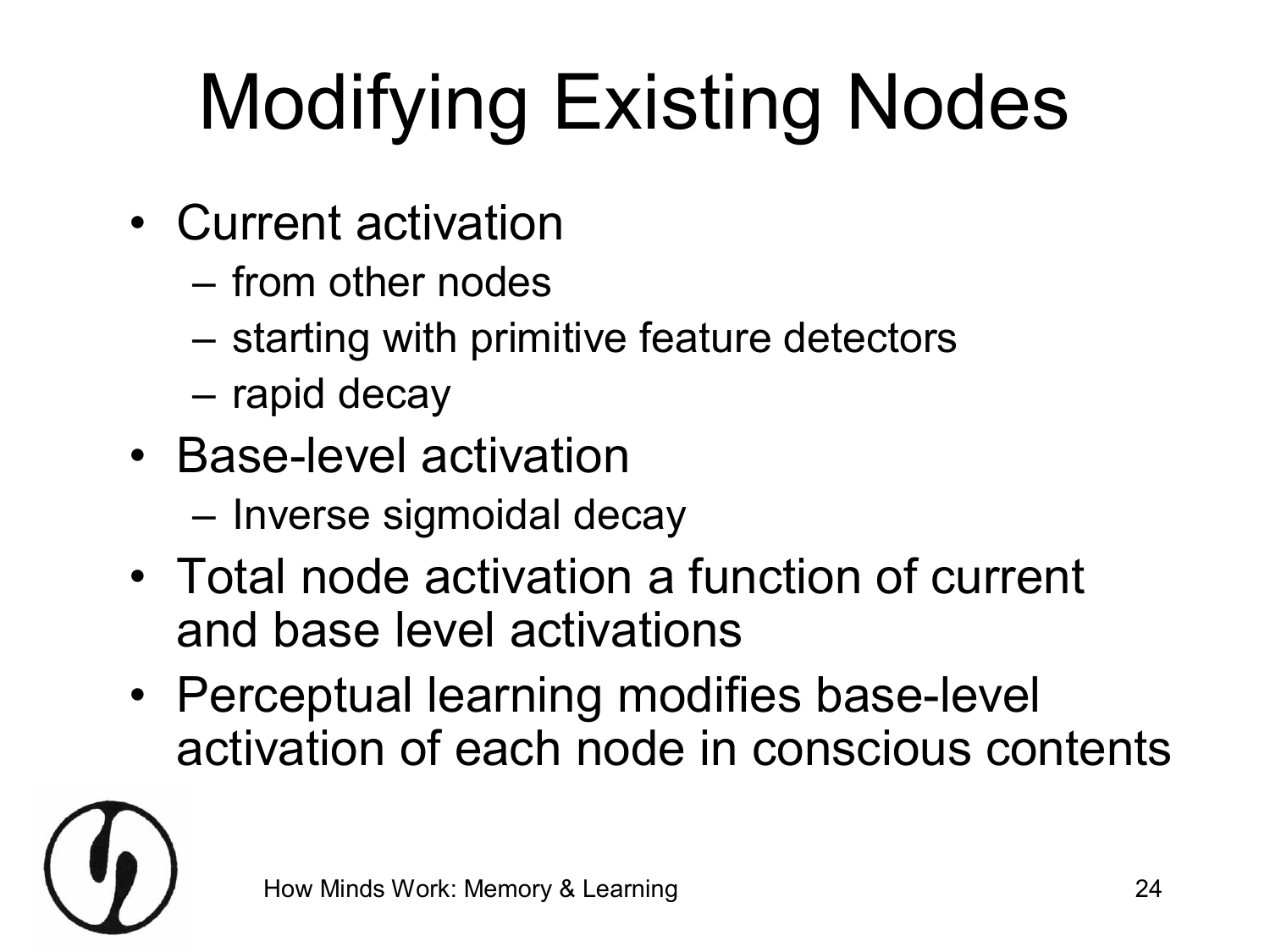![](_page_24_Figure_0.jpeg)

- Low base-level activation  $=$  rapid decay
- Saturated base-level actibation = almost no decay

![](_page_24_Picture_3.jpeg)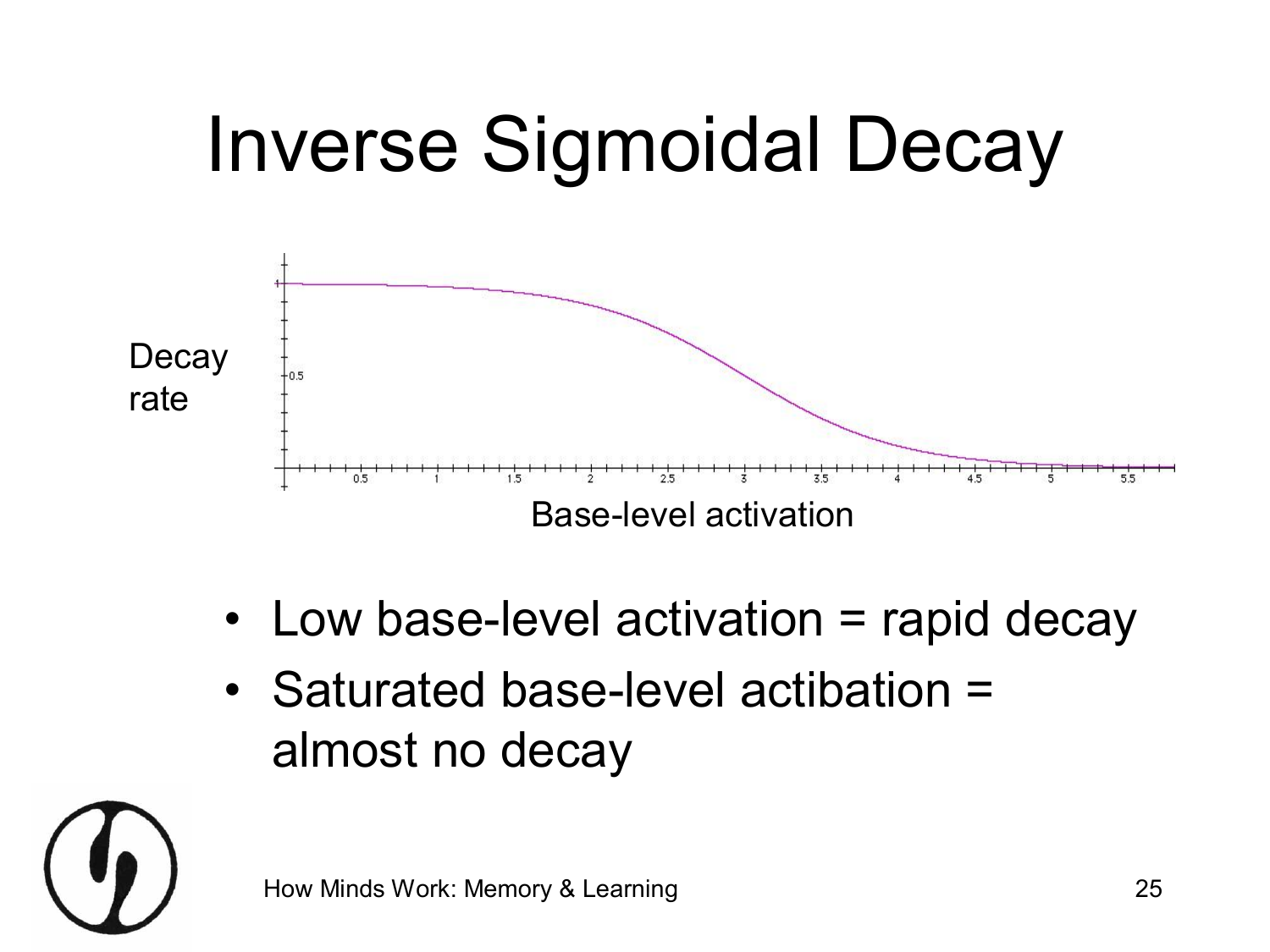## Learning New Nodes

- Object nodes from noting contiguity of motion of features
- Category nodes from noting similarity of objects
- Requires specific attention codelets
- A generate & test procedure due to inverse sigmoidal decay

![](_page_25_Picture_5.jpeg)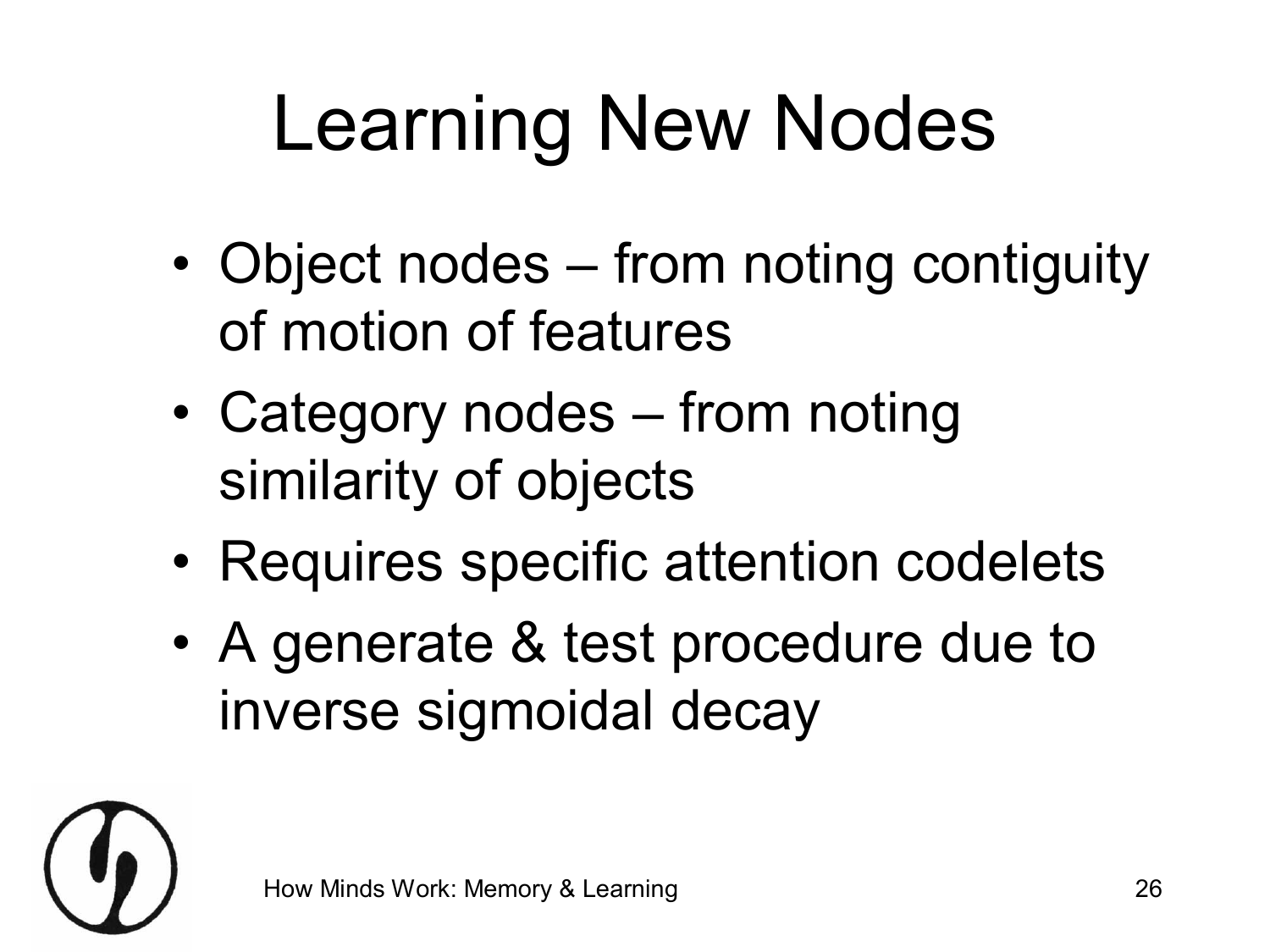![](_page_26_Figure_0.jpeg)

How Minds Work: Memory & Learning **27** and 27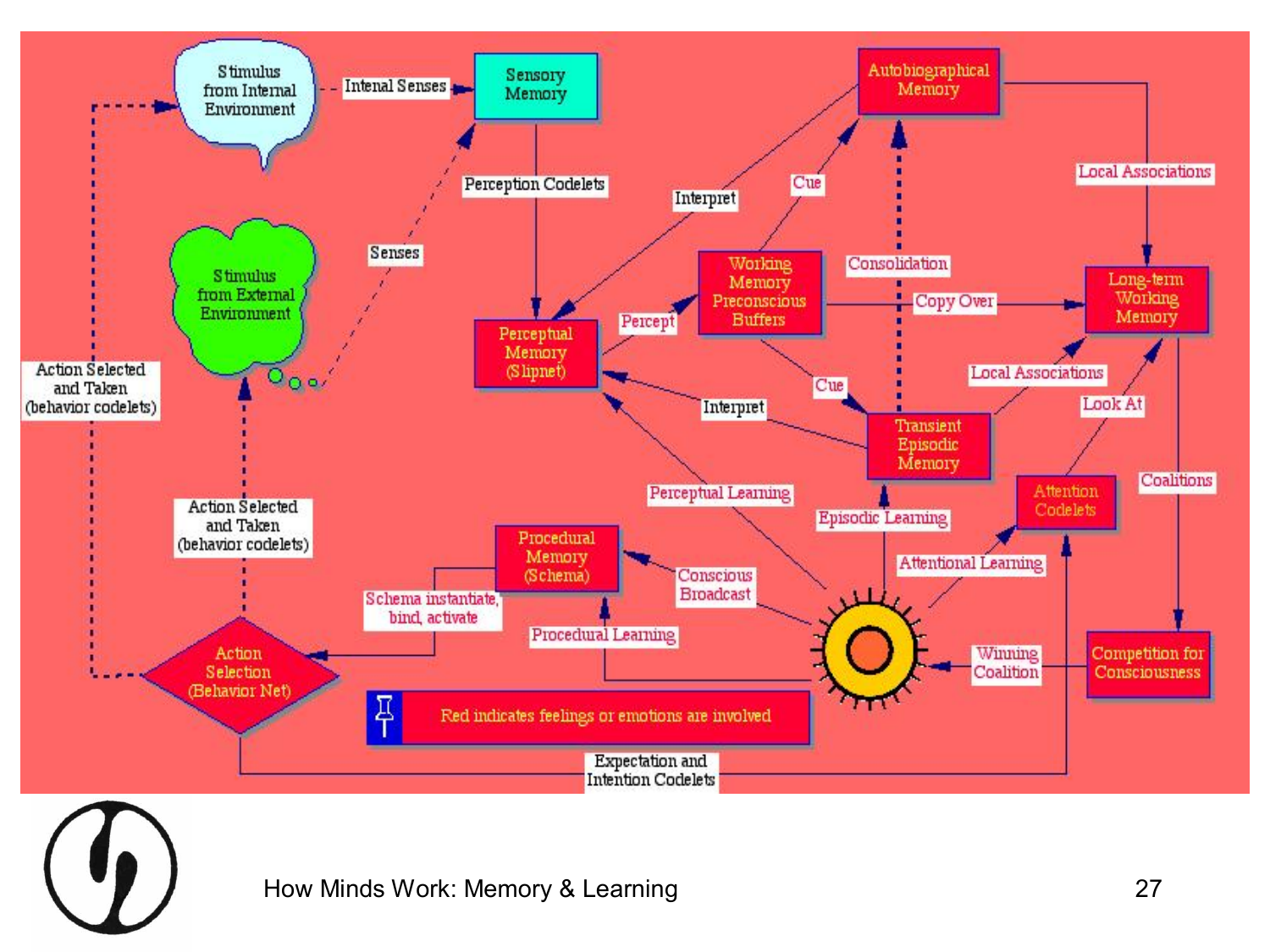## Transient Episodic Memory

- Records what, when, how, feelings, actions
- Content addressable from partial cues
- Consciously noted events are encoded
- Modulated by feelings and emotions
	- More affect, stronger encoding
	- More affect, more often in consciousness
- Decays in hours or a day

![](_page_27_Picture_8.jpeg)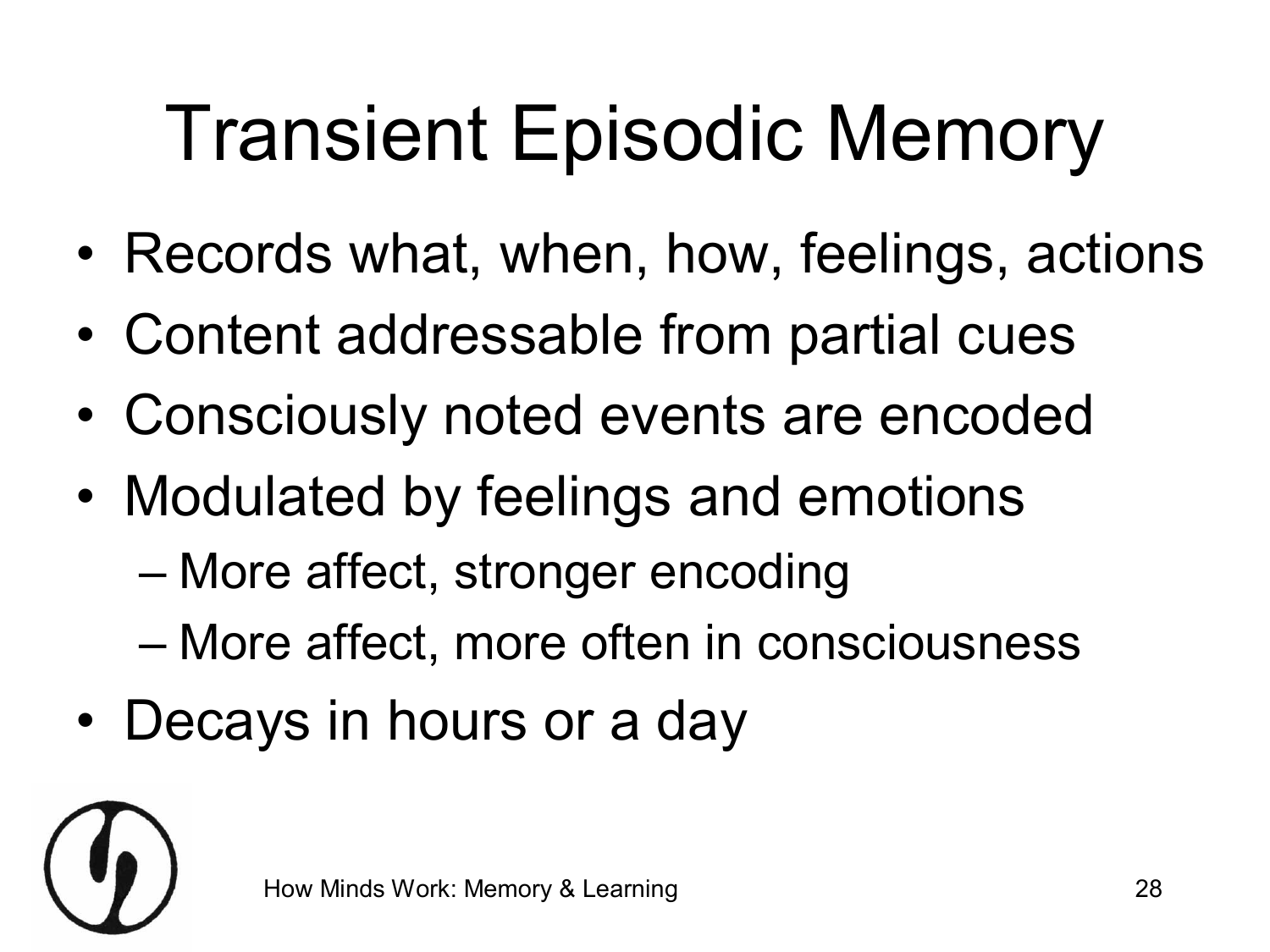# Writing to TEM

- Uses sparse distributed memory
- Perceptual symbols = universal representation
- Primitive feature detectors = subsets of dimensions
- Translate higher level feature detectors to primitive feature detectors for writing

![](_page_28_Picture_5.jpeg)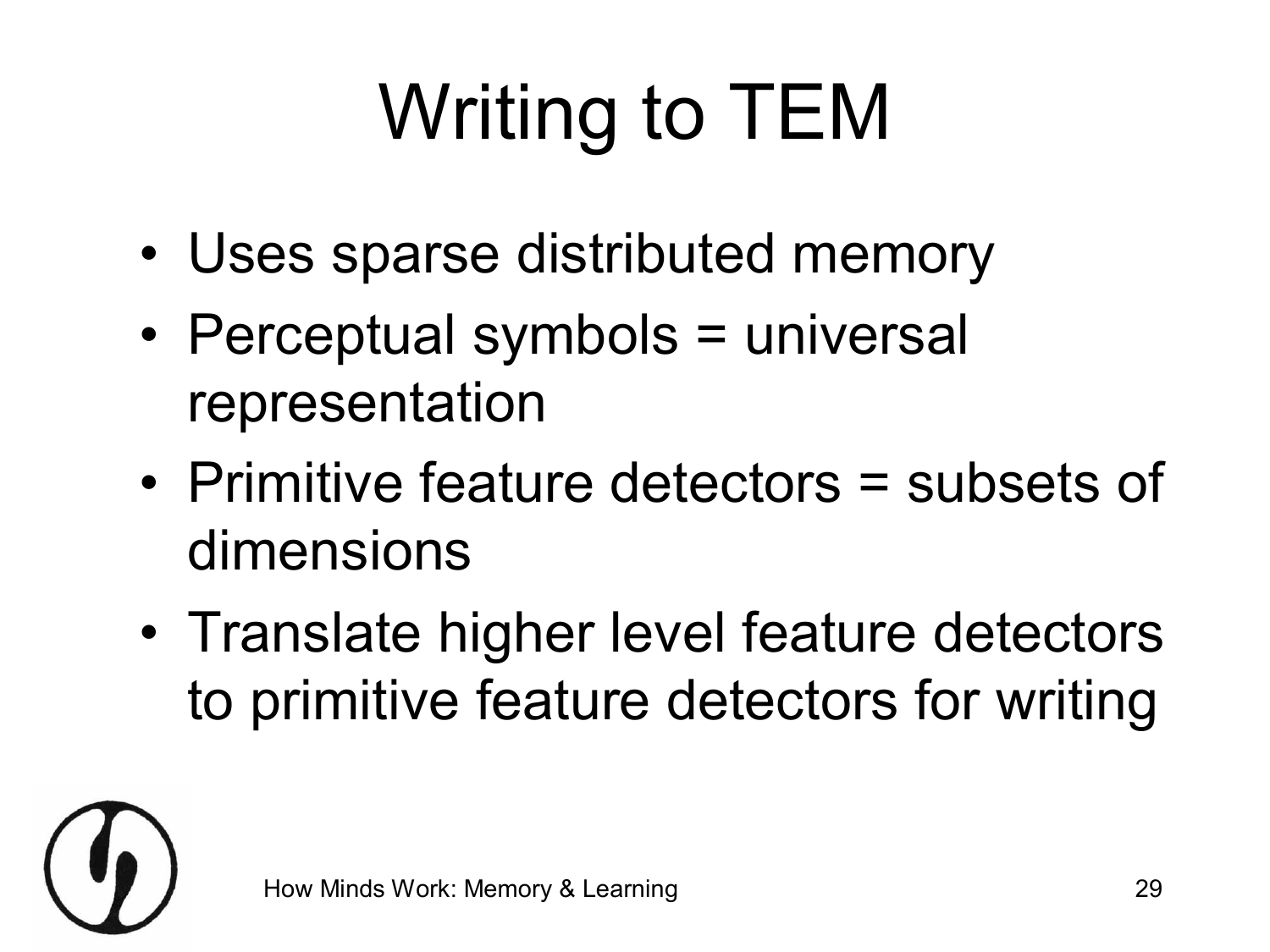## Reading from TEM

- Contents of working memory form the cue
- Must be translated to primitive feature detectors
- Return from SDM routed through perception to produce perceptual symbols

![](_page_29_Picture_4.jpeg)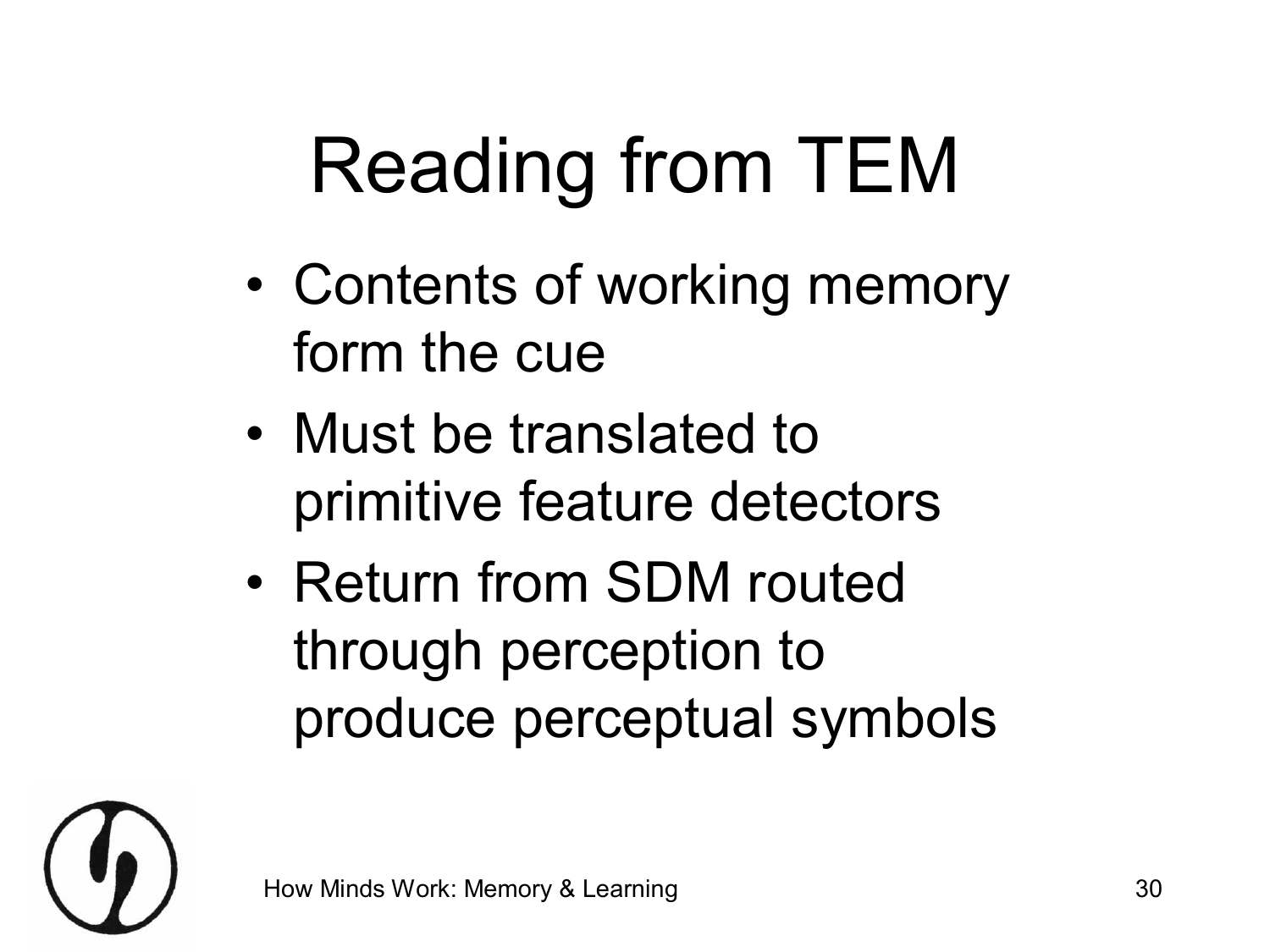## Declarative Memory

- Autobiographical + semantic
- Read from just as TEM
- Write is consolidation from TEM
- Inverse sigmoidal decay
- Can decay very quickly
- Can last for decades

![](_page_30_Picture_7.jpeg)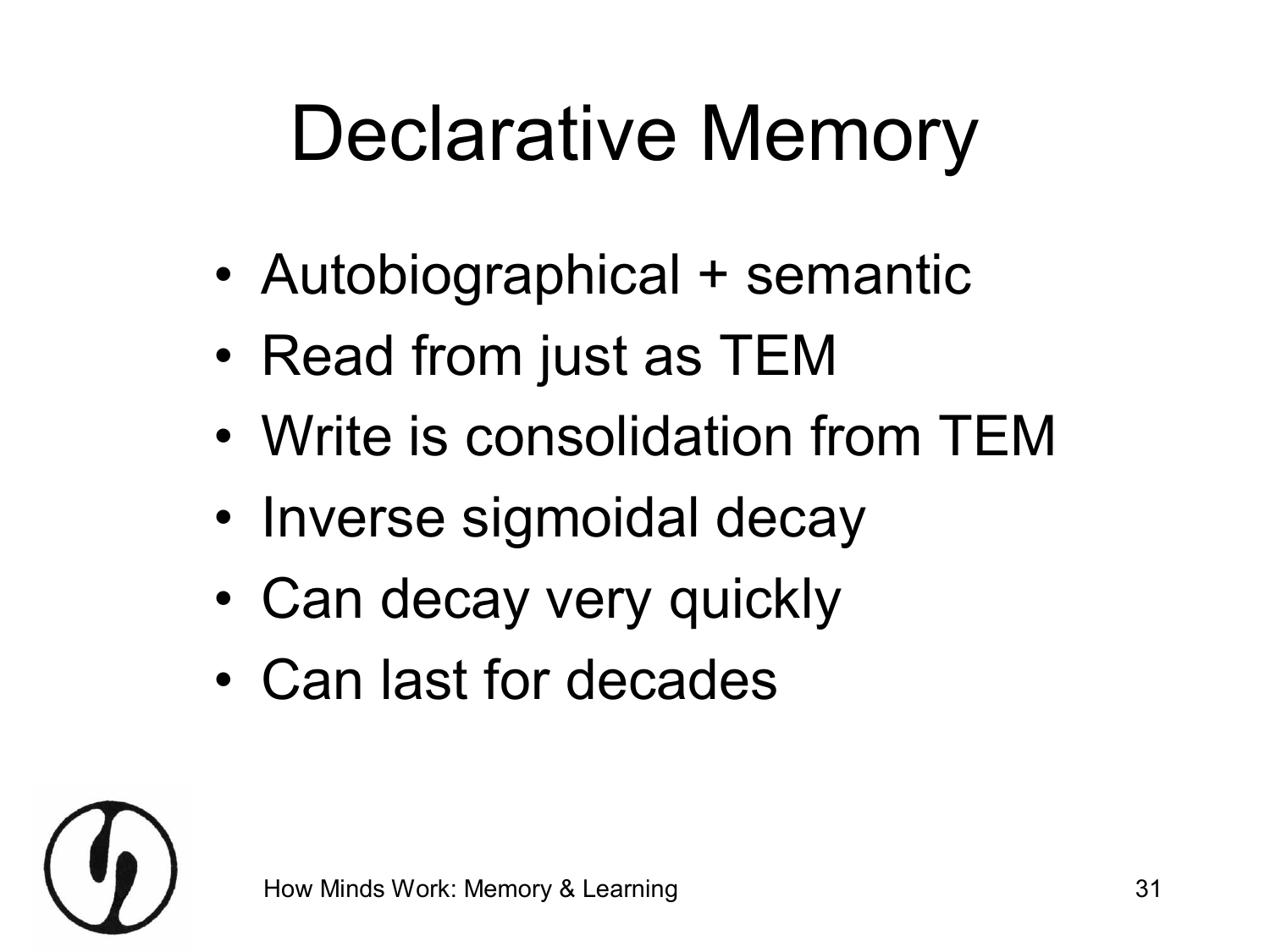![](_page_31_Figure_0.jpeg)

![](_page_31_Picture_1.jpeg)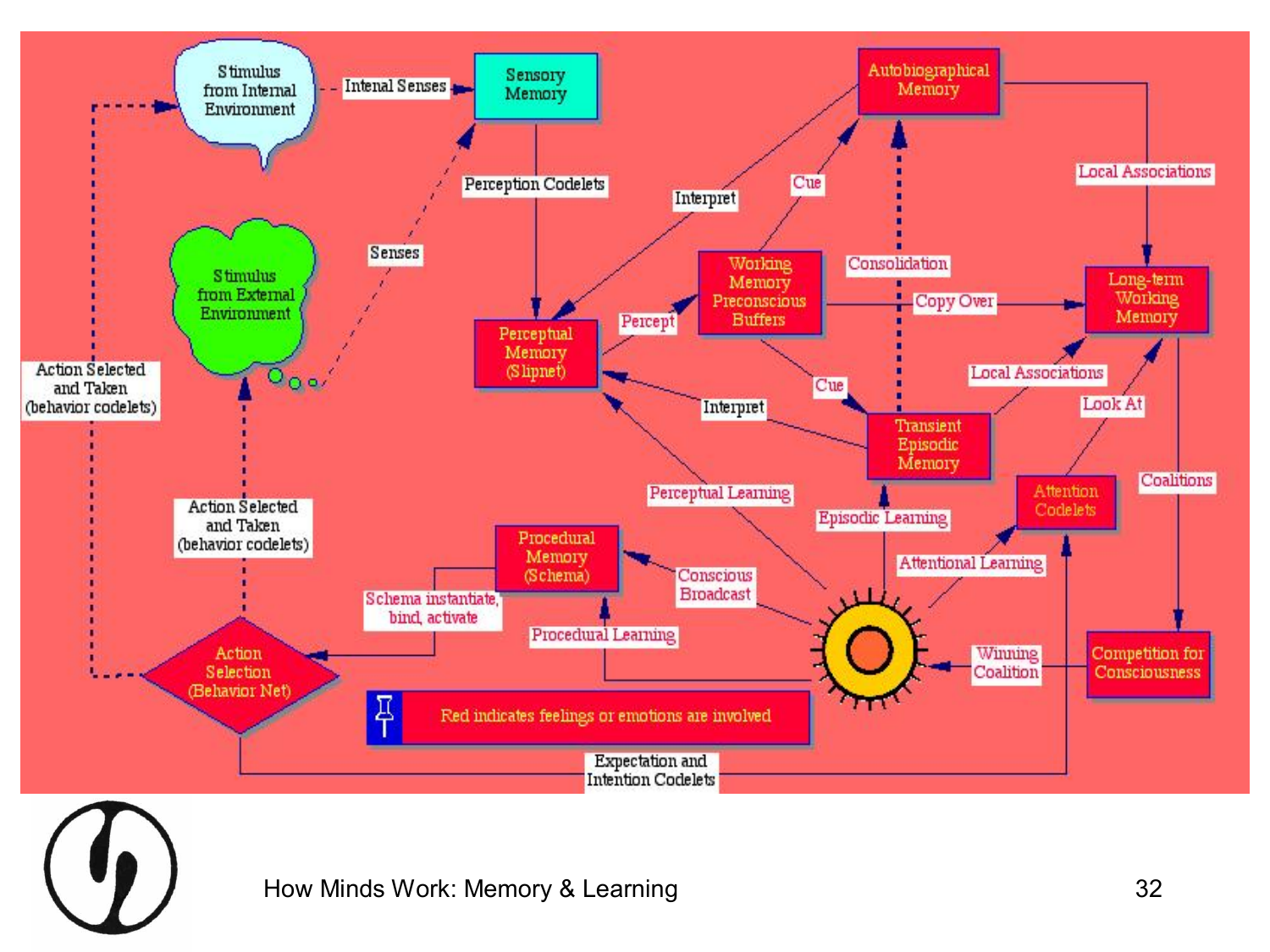## Procedural Learning

- Learning new tasks instructionist
- Reinforcing old tasks selectionist
- Learning via consciousness
- Primitive effectors (motor neurons & muscles) not learned
- Very short term to very long term

![](_page_32_Picture_6.jpeg)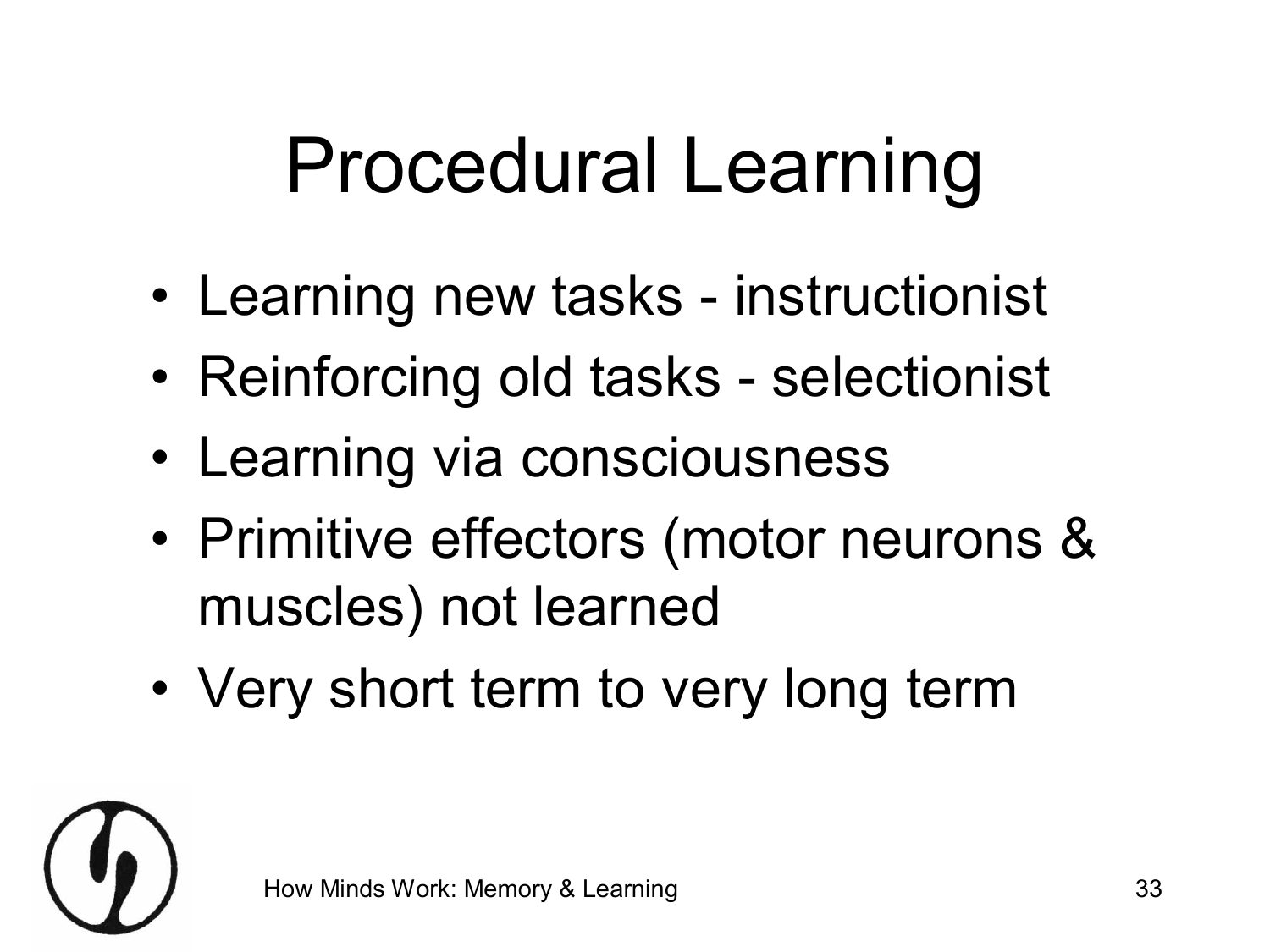### Implementation

- Procedural learning via a schema net
- Schema (context, action, result)
- = behavior codelet in priming mode
- Primitive effector = empty schema (only action)
- Links from schema to derived schema

![](_page_33_Picture_6.jpeg)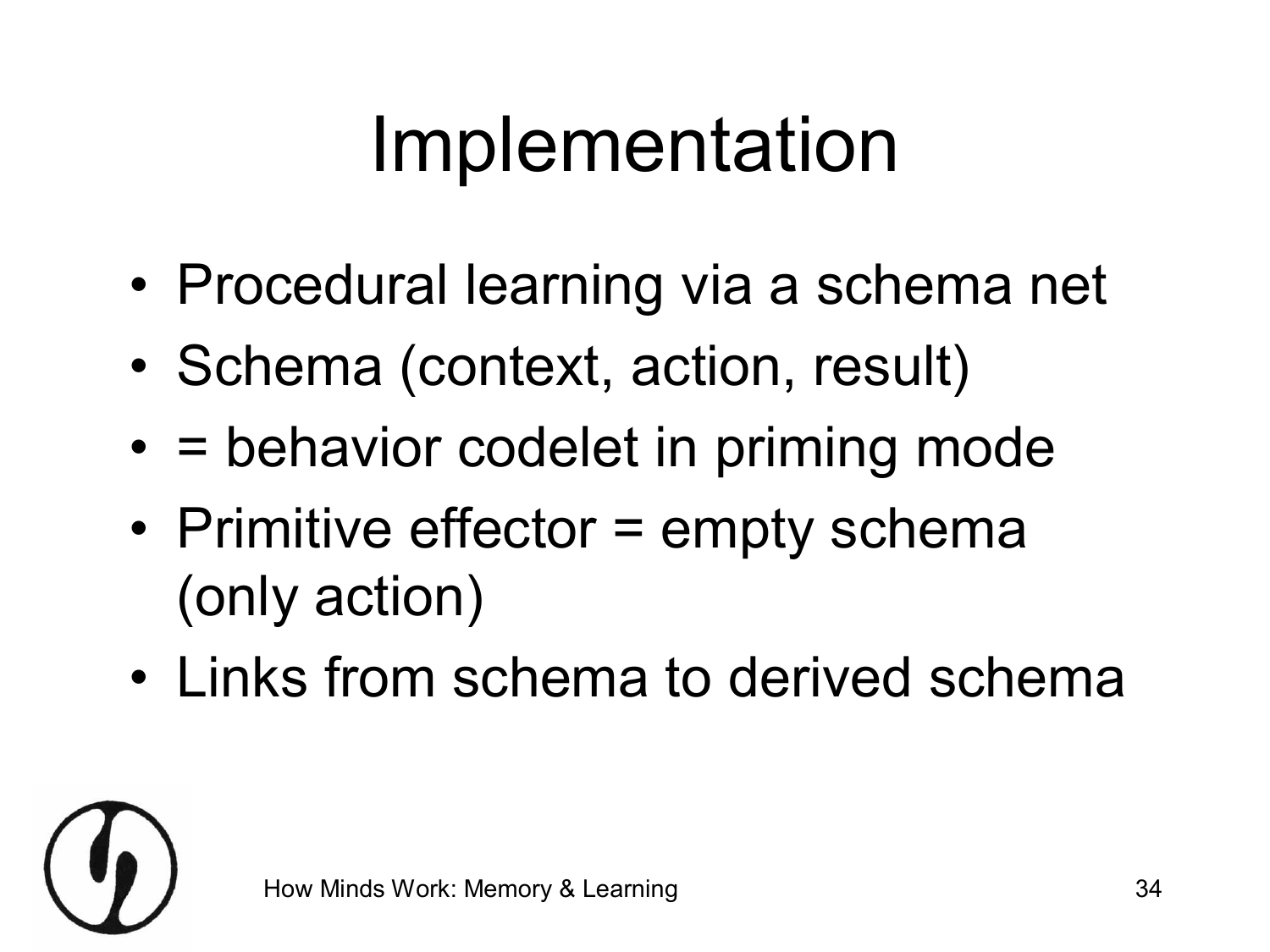## Activation of a Schema

- Modify as a result of conscious content
- Base-level activation reinforce if action succeeded
- Current activation depends on
	- Relevance of context to current situation
	- Relevance of result to current goals or feelings
- Total activation = base-level + current

![](_page_34_Picture_7.jpeg)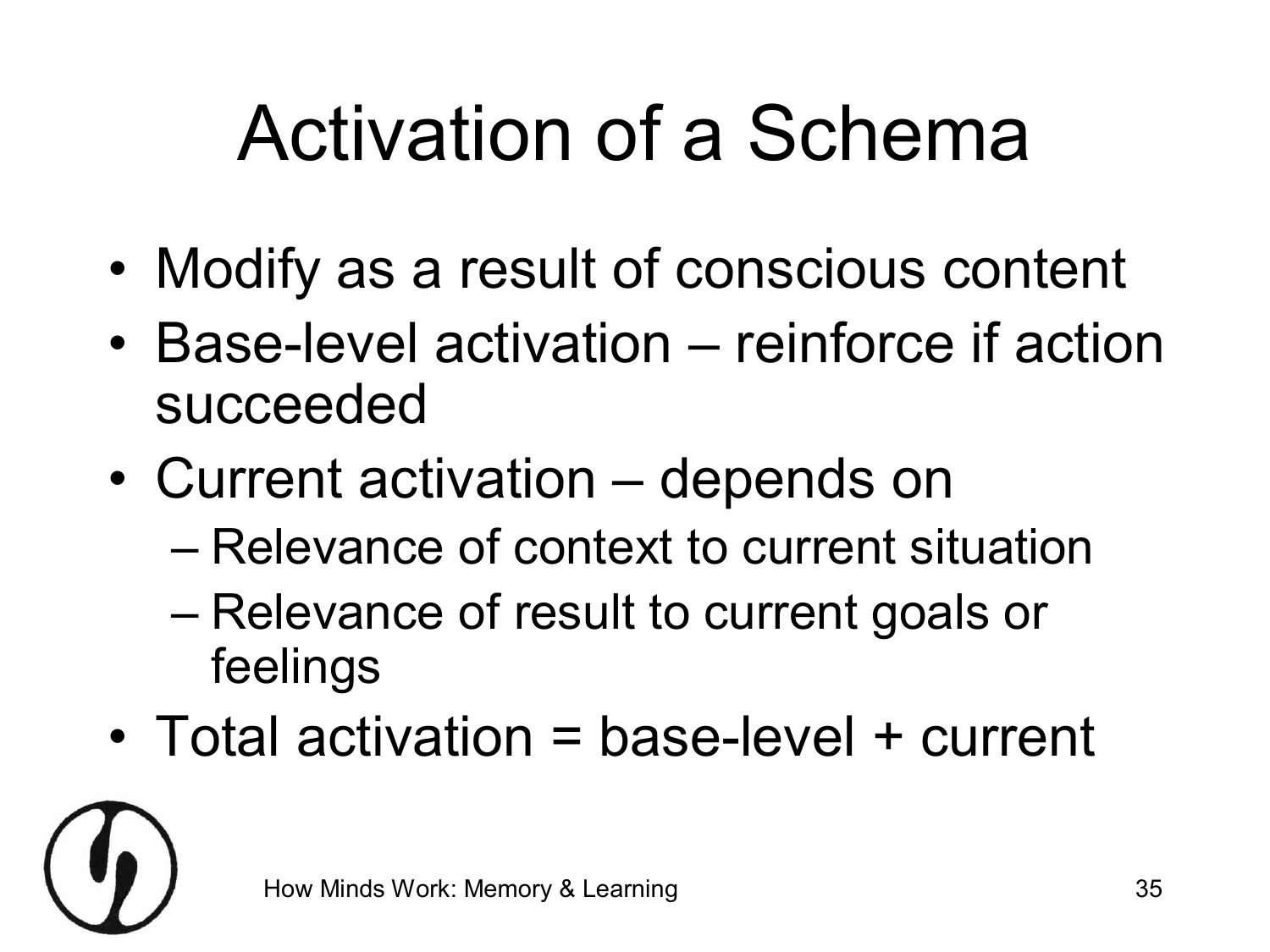## Decay of Schema Activation

- Base-level activation inverse sigmoidal
	- Low level schemas decay very rapidly
	- Saturated schemas decay hardly at all
	- Learning can be short or long term
- Current activation decays rapidly

![](_page_35_Picture_6.jpeg)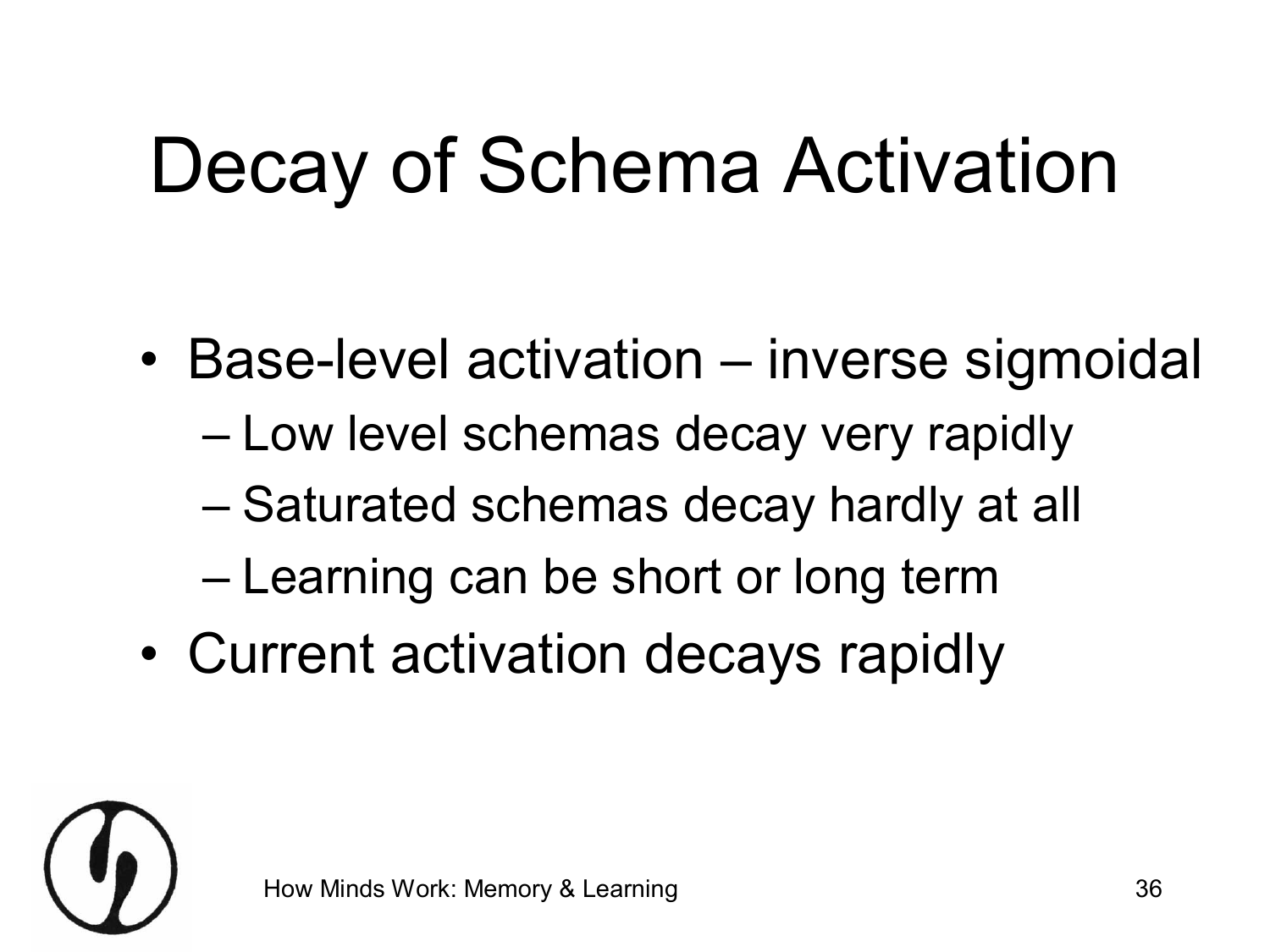## Selectionist Learning

- Selectionist = reinforcement
	- Conscious broadcast says expectation met
	- Affect valence positive
	- Increase base-level activation in proportion to affect level
	- Valence negative or expectation not met
	- Decrease baselevel activation in proportion to affect level

![](_page_36_Picture_7.jpeg)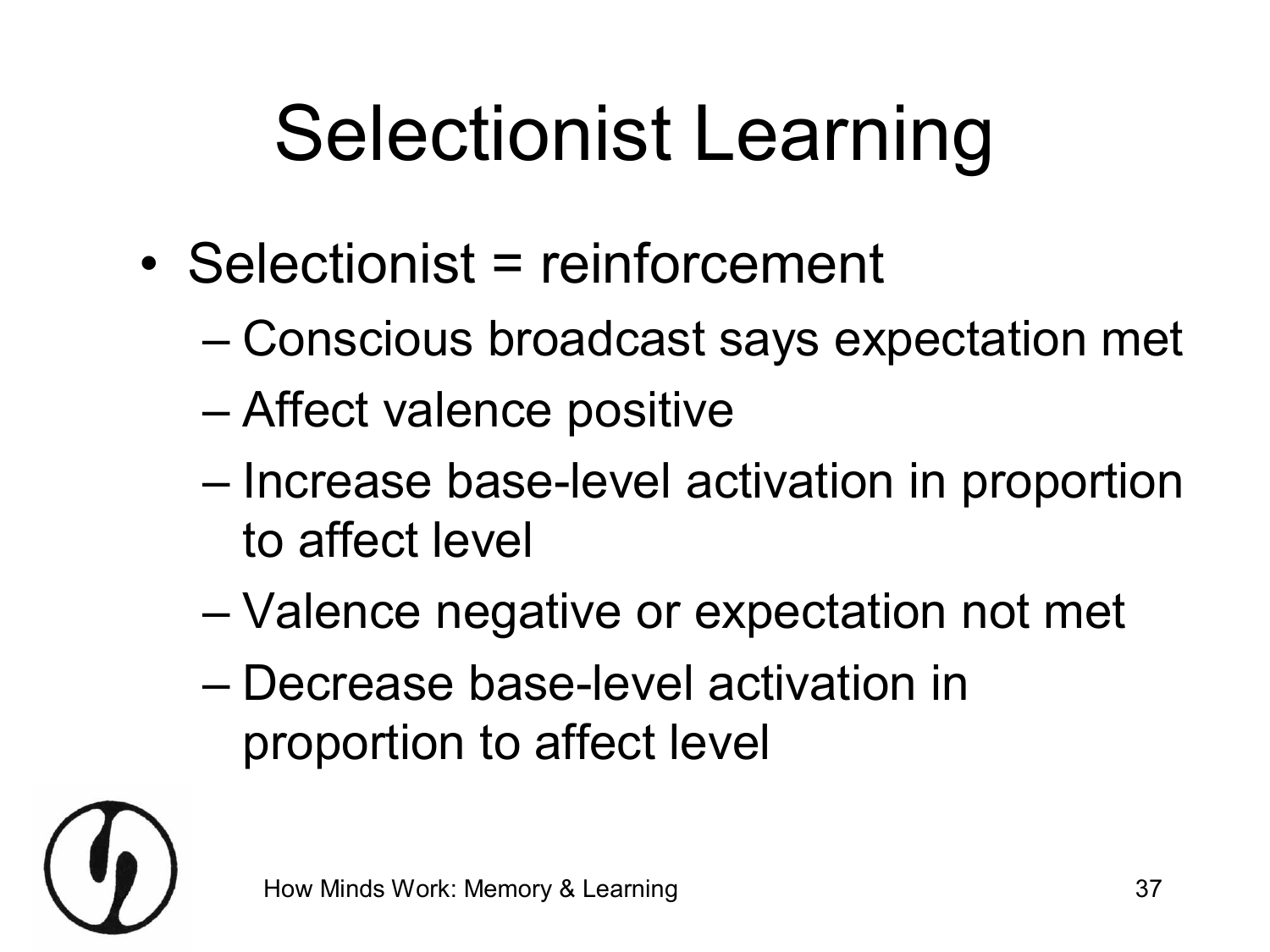## Instructionist Learning

- Behavior = goal context = schema with parallel compound action
- Merge two schema into a third
- Behavior stream = goal context hierarchy = schema with sequential compound action
- Merge two schema into a third

![](_page_37_Picture_5.jpeg)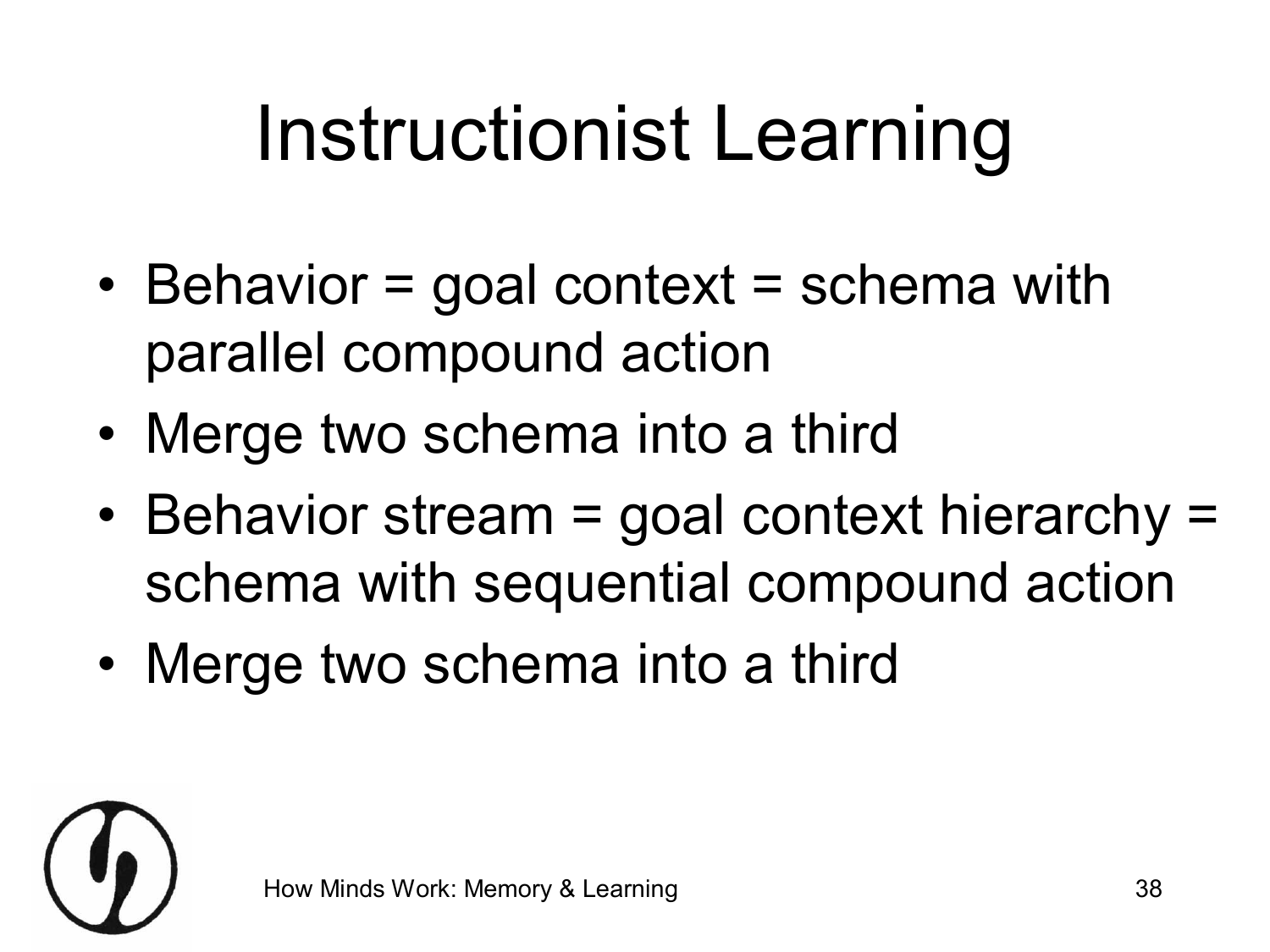## Attentional Learning

- Built in attention codelets for
	- Temporal sequence (= causality)
	- Similarity (= categorization)
	- Contiguity of motion (= object formation)
- Expectation codelet spawned with each executed behavior (codelet)
- Intention codelet produced with each volitional decision
- Others learned?

![](_page_38_Picture_8.jpeg)